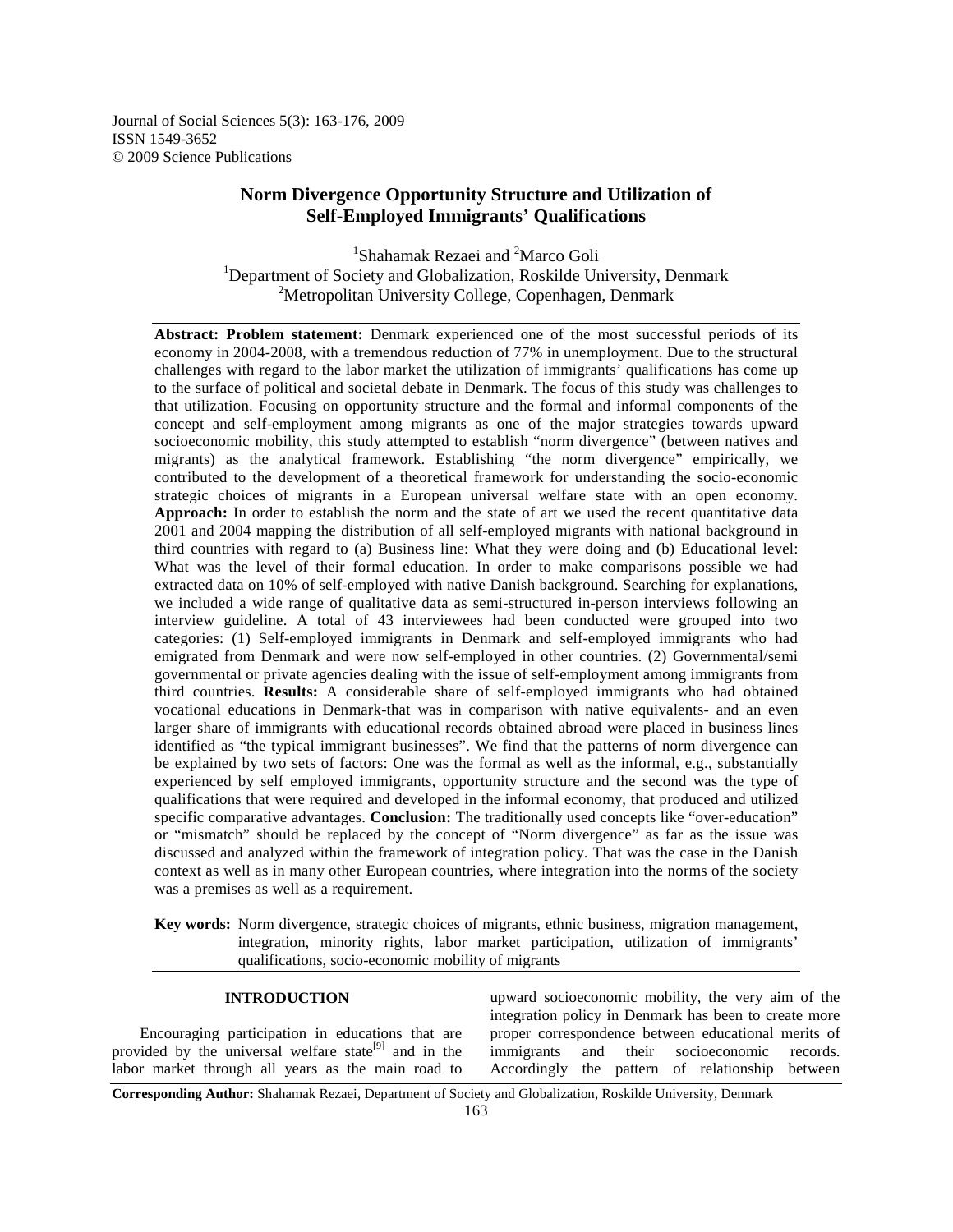educational merits and labor market performances and life chances among natives has been used as the standard, the normal and the desired distribution.

 However the third country migrants' participation and performance in the Danish labor market, compared to normal distribution is characterized by:

- A relatively low representation in the labor force<sup>[24]</sup>
- A relatively high level of unemployment both compared to native Danes and migrants from EUcountries<sup>[15]</sup>
- A pattern of "over-education" with regard to employment as wage earners<sup>[22]</sup> addressing a mismatch between educational merits and professional carriers on the one hand and wage differences on the other
- A pattern of overrepresentation with regard to immigrants' self-employment

 An overwhelming overrepresentation in certain business lines, now widely acknowledged as "The typical immigrant businesses", e.g., business lines among other features dominated and characterized by:

- A rather low turnover
- Major difficulties with regard to upward mobility
- Long working hours and almost no off days
- Inefficient regulation and monitoring
- Almost no formal barrier for entry<sup>[20-22]</sup>

 These features taken into consideration the issue, still not answered properly, is: What is the character and the backgrounds of the distribution of immigrants' human capitals across business lines?

 Providing statistical information on the state of art with regard to the character of the distribution we will address the following:

- Do the level of education among immigrants corelate statistically with the business line placement? If so, in what manner
- Providing answer to this question will still leave two other important questions unanswered
- Once established as self-employed, does the level of migrants' formal educational records, make any difference with regard to success or failure in business
- What could explain the pattern

 Our response to the latter, that is the core question of this article, will be: Negative, but also positive biases of the formal and informal opportunity structure.

 An almost exclusive focus on the negative biases, that is among others direct and indirect/structural discrimination inherent in the practices of the host societies' institutions and political and societal discourse, as we discuss in the following, has dominated the academic research of the field. This discourse and focus have contributed to a so-called victimization of migrants. The focal point of reference in this study on the other hand is in a contradictory manor, to look upon migrants as socioeconomic agents, trying to make the best possible decisions among available options<sup>[3,10,11,16]</sup>.

### **MATERIALS AND METHODS**

 Attempting to establish the state of art we used the recent quantitative data mapping the distribution of all self-employed migrants with national background in third countries with regard to:

- Business line: What are they doing
- Educational level: What is the level of their formal education

 The original quantitative data contains the entire population of self-employed immigrants (and descendants) in 2001 and 2004 and is based on registry data, provided in collaboration with Statistics Denmark and elaborated further for the purpose of this research.

 In order to make comparisons possible we have extracted data on 10% of self-employed with native Danish background.

 Descriptive by nature this data will only reveal empirical knowledge on the distributions of the relevant attributes, leaving causes of the phenomenon an open question. Whether the actual placement of immigrants in specific business lines is a consequence of opportunity structure and whether they take advantage of their educational merits, whether they use different qualification and skills, e.g., double cultural competencies, transnational relations or social capital and network $[4,6,25]$  and whether their actual market position is a consequence of these factors, requires supplementary and alternative qualitative data.

 A wide range of qualitative data has therefore been included as semi-structured in-person interviews following an interview guideline with focus on whether the level of migrants' formal educational records make any difference with regard to success or failure in business and whether they explain the pattern quantitatively established.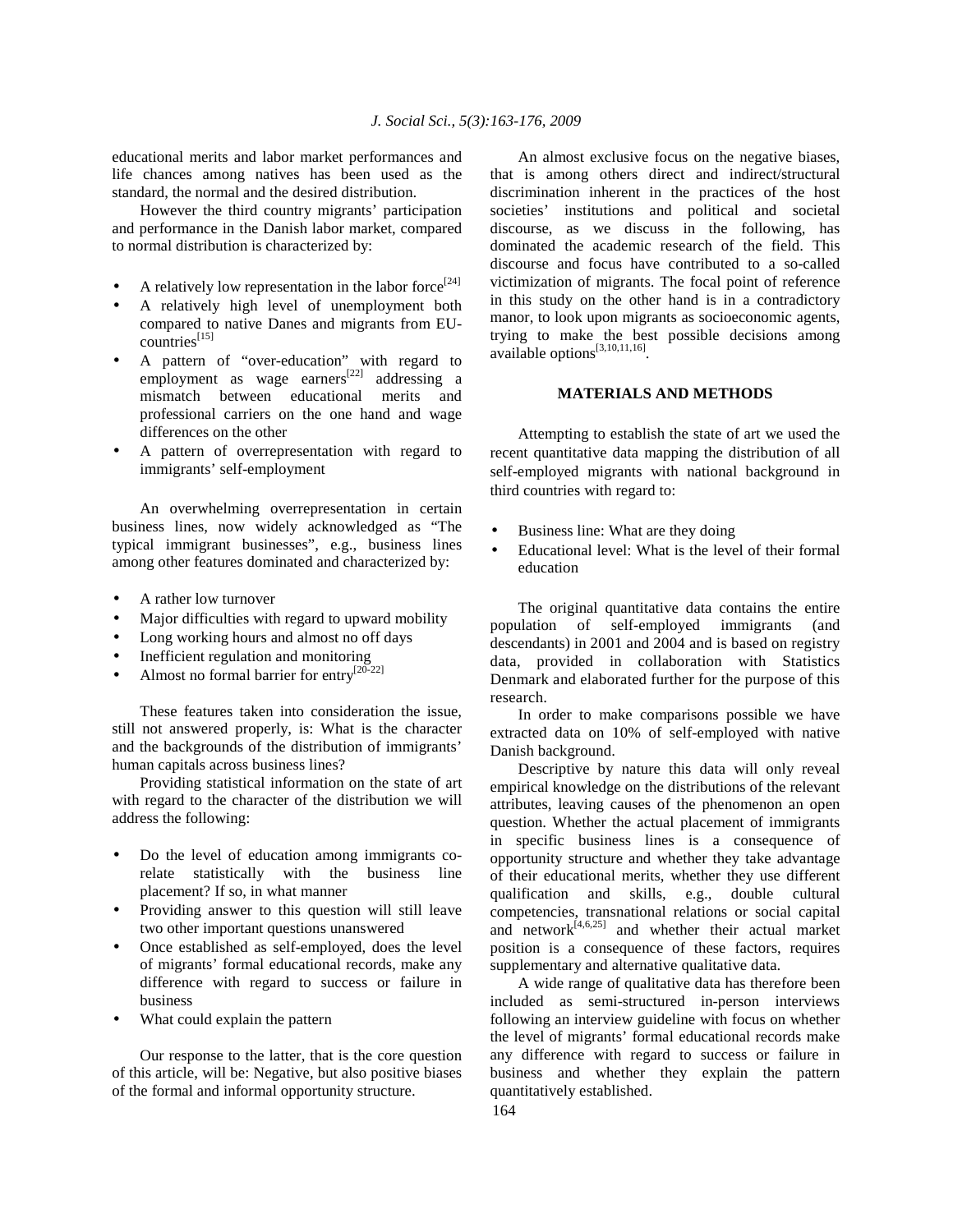The further individual focus of the interview guide was: Business line; why and how the respondent has found his/her way into the business? Educational level; whether the respondent, having a certain level of education, find his/her business placement reasonable? And educational orientation; whether the respondent find his/her human capital relevant or even advantageous to the requirement of the actual business where the respondent is placed? And finally if there were any other factors influencing the pattern as well as the individual choices?

 The interviewees have been grouped into two categories: (1) Self-employed immigrants in Denmark and self-employed immigrants who have emigrated from Denmark and are now self-employed in other countries. (2) Governmental/semi governmental or private agencies dealing with the issue of selfemployment among immigrants from third countries. 43 interviews have been conducted distributed among the mentioned categories as follows:

- Self-employed immigrants and descendants in the capital and specific province with relatively high concentration of immigrants and descendents. (21 interviews)
- Self-employed immigrants that emigrated from Denmark and currently reside in other countries as self-employed. (12 interviews)
- Governmental and semi-governmental (6 interviews) and private agencies primarily unions (4 interviews)
- All the interviews have been conducted in 2006 following the quantitative data collection

**Core concepts and measures:** What is "Norm Divergence?": By saying "Norm divergence" we indicate there are patterns that are considered by a majority as norms and there can be incidences and processes of divergence as well as convergence.

 By "Norm Divergence" we refer to a sociological (meaning dynamic as opposed to static/essential) phenomenon that refers to:

 "The degree in which individuals' and collectives' socioeconomic strategies and records, in comparable social settings positively or negatively differ from the norm or the standard, usually expressed by: If you choose option A and follow strategy B (and you should) you can, in the specific context, expect result C (and you would).

Analytically there are five steps to be followed:

- Establishing the standard, the comparable settings
- Establishing the patterns of norm divergence with regard to the quantifiable records and strategies of certain groups
- Searching for explanation
- Considering political and societal implications
- Considering the impacts on the development of a theory on norm divergence

 As the issue of immigrants' socioeconomic records as self-employed is our concern here, let us now compare the concept of "Norm Divergence" to that of "over-education" which has been the dominant tool to measure (and to understand) whether immigrants follow the established relationship between educational merits and professional careers. The concept of "overeducation" as far as it can be observed and proved empirically (that we doubt) is considered as being produced almost exclusively by discriminatory behavior from the host societies' institutions. The very concept of "over-education" is in other word value loaded.

 In contradiction to this, the notion of "Norm Divergence" addresses the very complex situation in which individuals and collectives whose rationality is bounded and strained by formal and informal institutions make their choices between available options in order to pursue upward socioeconomic mobility and improve their life conditions. The concept of "Norm Divergence", as put in an academic research context, is analytically neutral and due to the acknowledgment of the complexity of the phenomenon, requires interdisciplinarity as the very first cognitive exercise. In this case it means that the concept of Norm Divergence doesn't claim the existing patterns of divergence necessarily as "mismatches" and it does not mix (descriptive data) describing symptoms (that is incidents of differences or mismatches) with the explanatory data, explaining the causes.

 The inherent logic, the premise and the declared intension of integration policy is "norm convergence", stating explicitly as well as implicitly that the ideal scenario of integration processes is a reality when immigrants' socioeconomic performance, profiles and records are more or less identical to that of the native population, underlying implicitly the superiority of the host societies' definition of "the good life".

 165 Evidence world wide, indicates on the contrary that immigrants, even in quite comparable economic situations, do not necessarily follow the pattern that dominates distribution of occupation, educational level and orientation, wealth, business placement, that is specifically on the short and middle long run. They do consider and evaluate continuously the available strategic options and act like rational individuals whose choices are strained by structural and institutional factors and circumstances. Critics might say, well that is only a process toward "normalization", a path to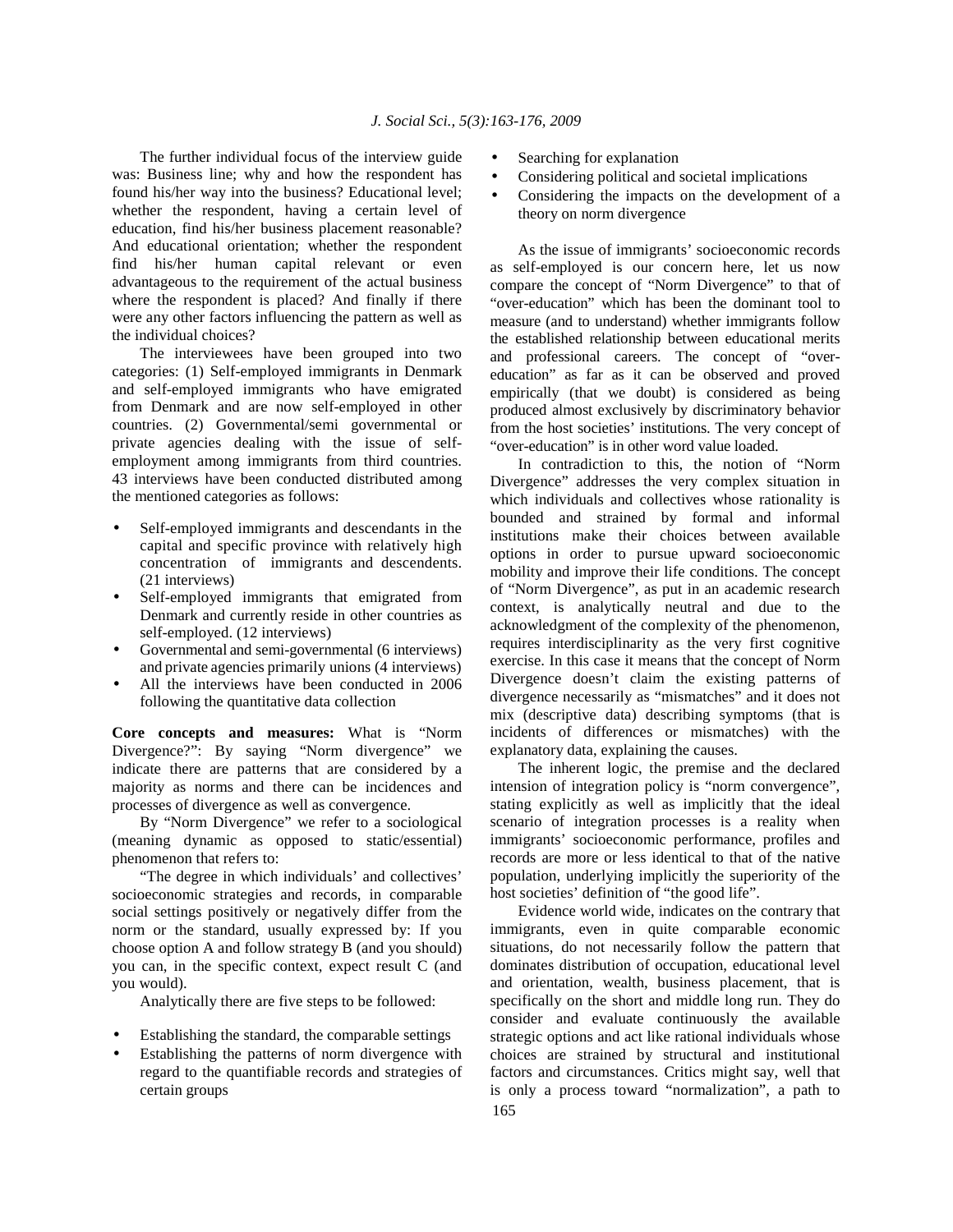normal distribution. But the fact is, that the biggest part, if not the whole, life is lived on the path.

 How can "Norm divergence" be explained?: Explaining the "norm divergence", interdisciplinary by nature as it is, is an effort opposite to that of striving for simple explanations. Answering the question, however, we establish the interplay between the structure and the actor/the agent as the core idea. "The opportunity structure" in every context is created, developed and not least utilized by evaluating and articulating actors in socioeconomic relations that serve to bring about different kinds of lasting, valuable and transferable capitals[3-6,10,11,23] .

 By opportunity structure we refer to substantially, that is formal and informal, available tactical and strategic options that an individual or a collective actor meets when trying to improve their socioeconomic life conditions; Evaluating the available options, preferences and possible strategic responses by muddling through a complex communication system on a daily basis, immigrants-like any other socio-economic agent, collectively as well as individually consider "Comparative advantages and disadvantages"<sup>[13,19]</sup> e.g., "the actual and practical value of Human capital versus Social capital" and "the utilization of Contextual competencies" $[1,2,3,12,14]$  as elaborated below:

**Comparative advantages:** Inspired by the definition of comparative advantages in economics we propose the definition of the concept in the scientific discipline of economic sociology as referring to: "The ability of a collective (or individual) to produce particular goods, life chances or in any other way socio-economic benefits at a lower opportunity cost than another individual or collective operating within the same overall economic or social system.

 The logical consequence of this definition would be: The lower opportunity cost, the greater will be the motivation of the individual or collective to utilize the possibilities inherent in the subjective position that creates the comparative advantages.

 Comparative advantages as substantial institutional circumstances are in economic-sociological terms to be understood as the intended or/and unintended consequences of the particular system of allocation of opportunities for upward socioeconomic mobility. They are distributed unevenly across individuals and collectives, legitimized and upheld by institutional practice and discourses.

 Comparative advantages are products of the interplay between the (formally and informally) institutionalized patterns of opportunity allocations in a taken for granted manner; as exogenous to the individual or group in question. But the manner in which they are utilized is indigenous to those concerned. The opportunity structure is given at least on the short run, meaning that the individual or the group cannot change them over night. They have to adjust to/utilize it by muddling through in accordance with the principals of bounded rationality in order to maximize their benefits under specific circumstances. The opportunity structure and though the comparative advantages within the same socio-economic system is different for different groups and individuals due to many factors. These factors include the specific character and amount of productive resources e.g. human and/or social capitals, as those entities poses and can activate in order to gain benefits and the strategic possibilities for individual and/or collective actions that are inherent in the very position of the agents.

 Within the research area of immigrants' socioeconomic strategies, it has been empirically established that the character of the specific opportunity structure, (be it the one that dominate the whole economy in the country, at a regional level or in certain business lines), is subject to individual as well as collective articulation based on evaluation of daily experiences of the formal and informal practice of dominating institutions $^{[7,8]}$ . This process of evaluation means in practice that many competing grounded theories are produced, diffused, verified, falsified and qualified even through one single day. The arena for this evaluation and articulation is immigrants' network, contributing to productive as well as counterproductive social capitals<sup>[18]</sup>.

 The more specific question, however, that has not been answered yet is: What are the comparative advantages of engagements in the third country immigrant dominated lines of businesses, e.g., "the typical immigrant businesses", where informally institutionalized norms and relations dominate as the very conduct of behavior?

 The comparative advantages in these areas of business are compared to the mainstream labor market, where the framework, as well as the conditions and terms are monitored in a higher degree in accordance with formally institutionalized procedures, laws and regulations. The character of the opportunity structure, containing both the formal and informal aspects, influences the strategic choice of socioeconomic mobility, in this case, also type of business and though the character and the relevance of the human and social capital.

 By Human Capital we refer to those formal educations, competencies, skills and merits that an individual posses and which in a situation dominated by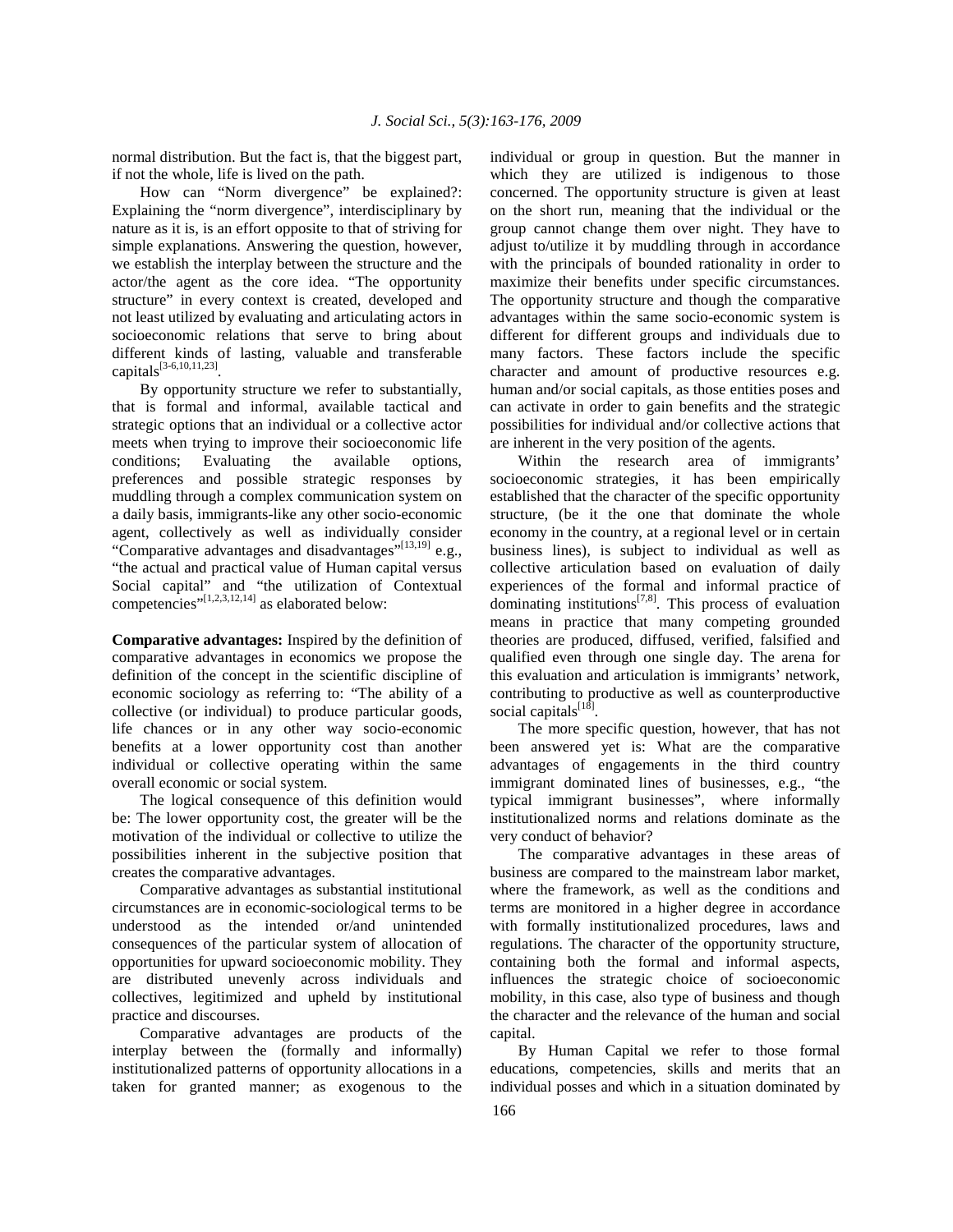transparency in the process and procedure of employment relations are (should be) rewarded. Social capital, on the other hand, refers to the individual's (or a group's) ability to participate, create and take advantage of different degrees or amounts of human capital.

 The opportunity structure being taken for granted on the short run, the question is what are the relative impacts of human capital versus social capital in business lines where immigrants establish themselves as self-employed?

 The question is what kind of competenciesincluding the capability of using double cultural competencies, transnational relations are regarded as relevant in business lines where immigrants dominate? And further how this pattern influence immigrants' possibilities with regard to growth and break out?

#### **RESULTS**

 Table 1 establishes the norm; the distribution of educational merits among natives and immigrants with a national background in a third country with regard to Short (primary) or Non Education, Vocational Education and Higher educations or Academics (referring to university education or similar defined by the length).

 The share of immigrants with a "None and Short education" is a bit smaller than that of the natives. (It should be noticed that the there is a considerably large share of individuals with none-education among immigrants and on the other hand almost none natives with none-education in this category).

 Looking at the category of individuals with academic merits, the Table 1 reveals that the share of immigrants with academic merits is relatively higher than the corresponding distribution among natives. With regard to the distribution of academics among immigrants there are however major differences among different immigrant populations, e.g., relatively large shares of individuals with an Iranian, Former Yugoslavian, Pakistani and Chinese background having academic merits, while, at the lower end of the scale, we find individuals with national origins in Turkey, Somalia and Lebanon as well as Palestinians (ibid).

 Looking at the distribution of Vocational and Academics among natives and migrants, it is reasonable to expect almost the same pattern when we look at the distribution of these categories in business lines. We attempt to find out whether this is the case. But first we need to establish the "normal distribution" that is the relationship between educational merits and business lines among natives.

Table 1: Native Danes, immigrants and descendents over the age of 18, distributed after the highest level of education achieved  $(2001)$  (N = 4,300,543)

|                | Non and short<br>education | Vocational | Academics | Unknown | Total     |
|----------------|----------------------------|------------|-----------|---------|-----------|
| <b>Natives</b> | 3.150.770                  | 408,200    | 220,430   | 217.130 | 3.996.530 |
|                | 78.8%                      | 10.2%      | 5.5%      | 5.4%    | 100.0%    |
| Immigrants     | 185,486                    | 23,656     | 18,000    | 57,309  | 284.451   |
|                | 65.2%                      | 8.3%       | 6.3%      | 20.1%   | 100.0%    |
| Descendents    | 15.659                     | 1.077      | 1.238     | 1.588   | 19.562    |
|                | 80.0%                      | 5.5%       | 6.3%      | 8.1%    | 100.0%    |
| Total          | 3,351,915                  | 432.933    | 239,668   | 276,027 | 4.300.543 |
|                | 77.9%                      | 10.1%      | 5.6%      | 6.4%    | 100.0%    |

 Self-employed natives with academic or vocational merits made up 38,890 among individual firm owners in 2001. Self-employed immigrants made up about 8,500 in 2001 and about 13,000 in 2004[20]. 27% of the self-employed immigrants in 2001 (2,318 out of 8,500) had vocational or academic merits. But more than half (1,335 out of 2,318) of self-employed immigrants with vocational and academic merits had obtained their merits abroad, mainly in their country of origin.

 The share of self-employed immigrants of the total self-employed immigrant population was fallen to approximately 18% in 2004, mostly but not exclusively due to the increase in the total number of self-employed immigrants, due to more immigrants with low or non education entering the market as self-employed and some self-employed immigrants with vocational and academic merits exiting the market.

 The fact that a rather large share of self-employed immigrants with vocational or academic educations has obtained their merits abroad, that is almost exclusively in the country of origin, is only one reason for selfemployed immigrants not being directly comparable to natives. This fact, among many others, investigated further in the following, makes it rather clear that the concept of qualification and competencies is contextual: The qualifications and skills required handling specific jobs or running certain business increasingly contains other qualifications than the pure formal educational and vocational merits. Among other things social competencies, psychological competencies, cultural knowledge, linguistic competencies have been in focus during the last decades. The concept and the measurement of overeducation are therefore biased by nature, towards an overestimation of the weight of formal education in recruitment. One cannot objectively make "overeducation" identical to "overqualified", which is implicitly inherent in the concept of over-education and which at the same time is the implicit premise in political and public debate, contrasting the institutional realities in recruitment and management of human resources<sup>[17]</sup>.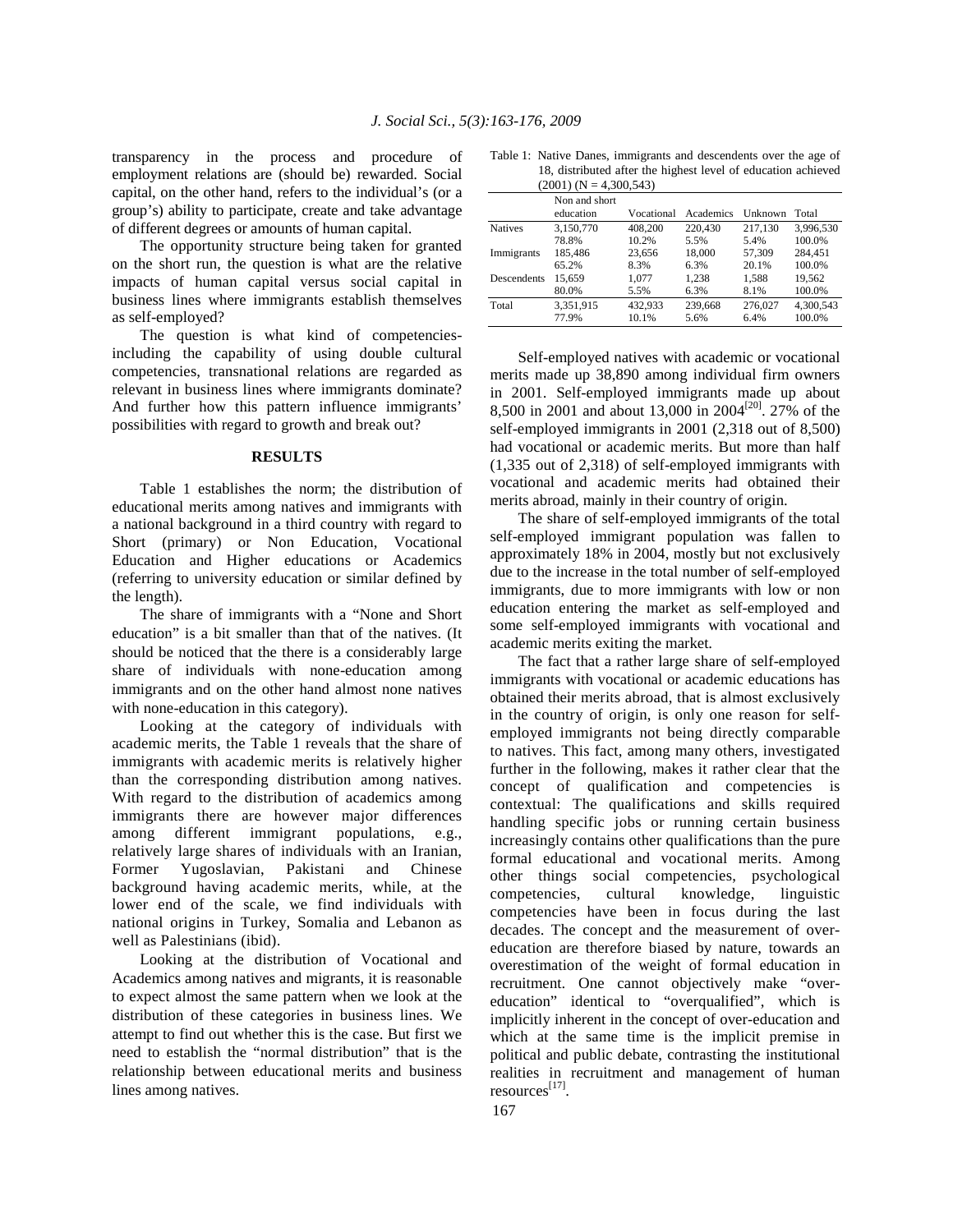**Patterns of norm divergence in self-employment:**  Generally large shares of native Danes with vocational merits are to find in business lines; Law-related services, other businesses lines than the ones in the table, service in general, Real Estate, Special retailers, Trade agencies and Manufacturing. On the other hand we find only a very tiny minority of natives with vocational merits in the so-called "typical immigrant business lines", e.g. Supermarkets/Kiosks, Food stores, Cafeterias and barbeques and Taxi. Looking now at natives with academic merits this pattern of distribution gets only more consolidated:

• Very small shares of natives with academic educations are to find in business lines like Supermarket/Kiosk, Food and nutrition, Cafeterias and barbeques, Manufacturing, Taxi, Automobile services and Special retailers The largest shares of academic self-employed natives are expectedly to find in business lines like law and consultation, architecture, other service and IT-related businesses

 It is rather clear that a statistical positive relation between educational merits and business line placement can be established with regard to the distribution among self-employed natives.

 Taking this empirical relation into consideration one could-all other things equal and in accordance with the principle of logical consistency-expect relatively larger representation of immigrants, (specifically among certain national origins) in business lines where academic or vocation merits apparently matter. One could also expect relatively lower representation of immigrants in business lines where a vocational education apparently is important. Correspondingly it would also be reasonable to expect a relatively lower representation of selfemployed immigrants with an academic education (than the natives) in businesses lines where the entry to the business does not require any education.

 In other words; in accordance with the norm that dominates the relationship between educational level and business line placement among the native self-employed, we could-all other things equal-at least expect a similar distribution among self-employed immigrants with vocational and certainly those with academic merits; they would be strongly underrepresented in the so-called "typical immigrant business lines". In the following we attempt to find out whether this is the case:

 Table 2 shows the divergences in the year of 2001 more systematically:

 Rather surprisingly a large share of self-employed immigrants with a vocational education is to find in so-<br>called "typical immigrant business lines": called "typical immigrant business" Supermarket/kiosk, Food and Nutrition, Special retailers and Cafeteria and Barbeque. The relative share of self-employed immigrants with a vocational or academic education of the whole population in those business lines are typically many times larger than the respective shares among self-employed native Danes with the same educational level:

Table 2: Business line distribution (2001) for native (norm) and immigrant (divergence) owners, divided by level and country of education

| Year                         | 2001           |             |                           |                 |                         |                 |  |  |  |  |  |
|------------------------------|----------------|-------------|---------------------------|-----------------|-------------------------|-----------------|--|--|--|--|--|
| Group                        | Natives (norm) |             | Immigrants (divergence)   |                 |                         |                 |  |  |  |  |  |
|                              |                |             | Vocational ( $N = 1159$ ) |                 | Academic ( $N = 1159$ ) |                 |  |  |  |  |  |
| Level of education           | Vocational     | Academic    | Denmark                   | Abroad          | Denmark                 | Abroad          |  |  |  |  |  |
| Country of education         | Denmark (%)    | Denmark (%) | $(n = 404)$ (%)           | $(n = 755)$ (%) | $(n = 579)$ (%)         | $(n = 580)$ (%) |  |  |  |  |  |
| Supermarkets, kiosk e.a.     | 0.4            | 0,1         | $+3,8$                    | $+4,3$          | $+0.4$                  | $+4,7$          |  |  |  |  |  |
| Food and nutrition           | 0,8            | 0,3         | $+1.4$                    | $+4,0$          | $+0.7$                  | $+5,2$          |  |  |  |  |  |
| Special retailers            | 6,0            | 2,5         | $+3,0$                    | $+3,3$          | $+1.0$                  | $+5,4$          |  |  |  |  |  |
| Cafeteria, barbeques e.a.    | 1,7            | 0,1         | $+2,8$                    | $+5,5$          | $+0.7$                  | $+7,8$          |  |  |  |  |  |
| Manufacturing                | 5,6            | 1,0         | $-2,1$                    | $-2,0$          | $+0.9$                  | $+1,4$          |  |  |  |  |  |
| Trade, agencies e.a.         | 5,7            | 2,4         | $+1,3$                    | $+2,8$          | $+1,2$                  | $+6,2$          |  |  |  |  |  |
| Taxi driving                 | 0,0            | 0,1         | $+0,2$                    | $+1,6$          | $+0,3$                  | $+0,6$          |  |  |  |  |  |
| Other transport              | 0,7            | 0,2         | $-0.7$                    | $+0,3$          | $-0,1$                  | $+0,5$          |  |  |  |  |  |
| Construction, crafts         | 4,3            | 0,5         | $-2,1$                    | $-3,3$          | $+0,1$                  | $+2,6$          |  |  |  |  |  |
| Automobile service           | 0,4            | 0,0         | $-0,4$                    | $+0,4$          | $+0.0$                  | $+0,7$          |  |  |  |  |  |
| Real estate dealing          | 6,8            | 3,1         | $-3,1$                    | $-5.3$          | $-0.5$                  | $-1,3$          |  |  |  |  |  |
| IT/Research                  | 4,7            | 4,2         | $-1,0$                    | $-2,1$          | $+1,5$                  | $-0,7$          |  |  |  |  |  |
| Lawyer/accountant/counseling | 14,3           | 16.1        | $-4,2$                    | $-10.6$         | $-5,0$                  | $-9,7$          |  |  |  |  |  |
| Architecture/design          | 3,7            | 4,8         | $-1,0$                    | $-1,0$          | $+1.9$                  | $-2,6$          |  |  |  |  |  |
| Advertising                  | 1,4            | 0,5         | $-0,2$                    | $+0,1$          | $-0.0$                  | $+0,7$          |  |  |  |  |  |
| Translation                  | 0,4            | 1,6         | $+8.5$                    | $+6,0$          | $+9.5$                  | $+4,1$          |  |  |  |  |  |
| Hairdresser/grooming         | 0,5            | 0,2         | $-0.0$                    | $+1,7$          | $-0,2$                  | $+2,2$          |  |  |  |  |  |
| Other service                | 8,4            | 4,6         | $+0.5$                    | $+0.8$          | $+4,5$                  | $+6,1$          |  |  |  |  |  |
| Entertainment/culture        | 1,4            | 0,8         | $-0,2$                    | $+1,4$          | $+2,2$                  | $+0,8$          |  |  |  |  |  |
| Other business               | 32,9           | 56,9        | $-6.6$                    | $-7,8$          | $-19.1$                 | $-34.7$         |  |  |  |  |  |
| Total                        | 100,0          | 100.0       |                           |                 |                         |                 |  |  |  |  |  |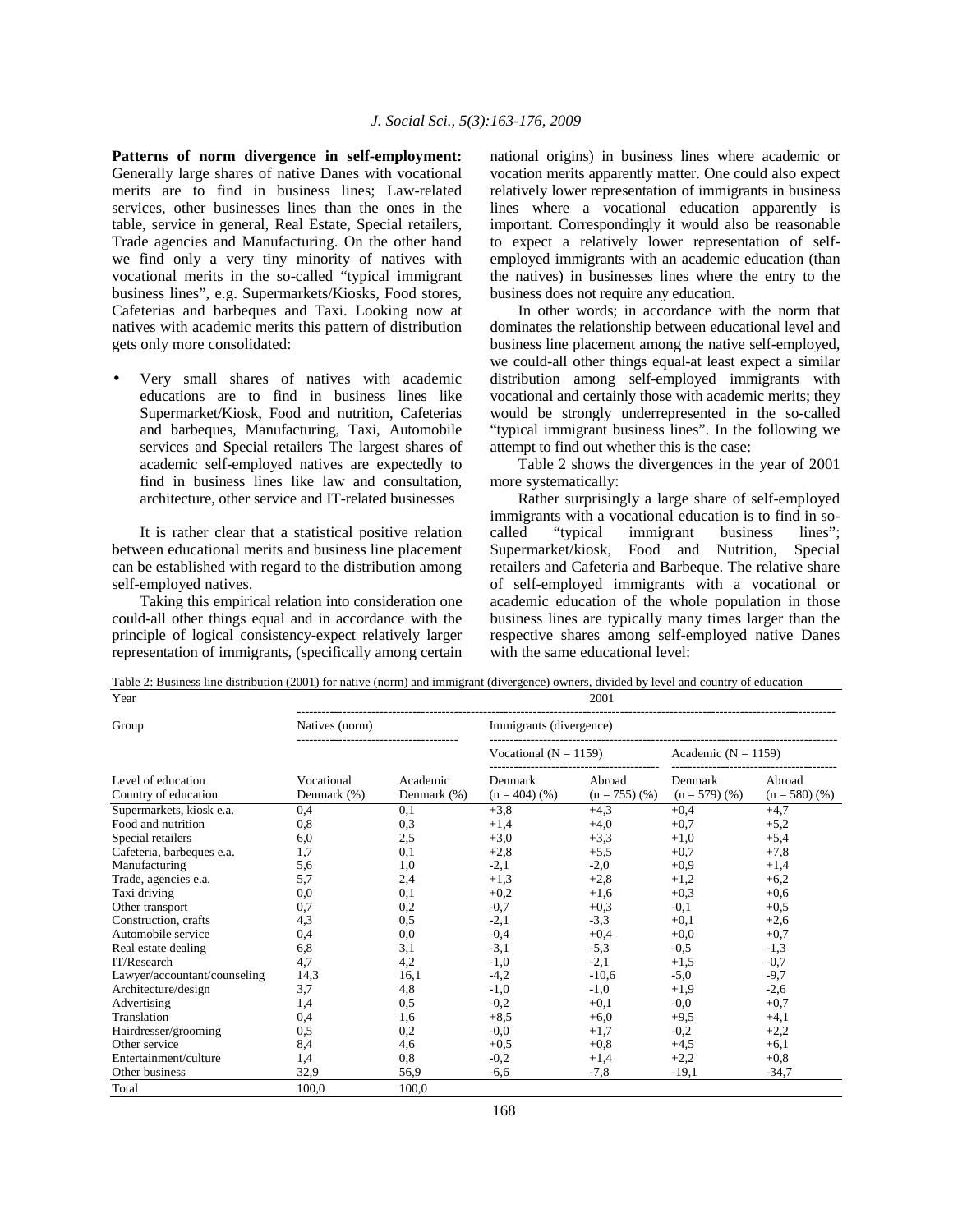| Table 5. Dusiness lines for halfve Dancs and fillingrafies by country and level of education (2001, 14 = 41,210<br>Year |            |                   |        |                |                                    |                | 2001                |                                                     |          |            |                |        |
|-------------------------------------------------------------------------------------------------------------------------|------------|-------------------|--------|----------------|------------------------------------|----------------|---------------------|-----------------------------------------------------|----------|------------|----------------|--------|
| Group                                                                                                                   |            | <b>Natives</b>    |        |                | Immigrants<br>-------------------- |                |                     | Immigrants<br>------------------------------------- |          |            |                |        |
| Country of education                                                                                                    |            | Denmark           |        |                | Denmark                            |                |                     | Abroad                                              |          |            | Total          |        |
| Level of education                                                                                                      | Vocational | Academic Subtotal |        | Vocational     | Academic Subtotal                  |                | Vocational Academic |                                                     | Subtotal | Vocational | Academic       |        |
| Supermarkets,                                                                                                           | 50         | 30                | 80     | 17             | 3                                  | 20             | 35                  | 28                                                  | 63       | 102        | 61             | 163    |
| kiosk e.a.                                                                                                              | 62.5%      | 37.5%             | 100.0% | 85.0%          | 15.0%                              | 100.0%         | 55.6%               | 44.4%                                               | 100.0%   | 62.6%      | 37.4%          | 100.0% |
| Food and nutrition                                                                                                      | 110        | 80                | 190    | 9              | 6                                  | 15             | 36                  | 32                                                  | 68       | 155        | 118            | 273    |
|                                                                                                                         | 57.9%      | 42.1%             | 100.0% | 60.0%          | 40.0%                              | 100.0%         | 52.9%               | 47.1%                                               | 100.0%   | 56.8%      | 43.2%          | 100.0% |
| Special retailers                                                                                                       | 810        | 640               | 1,450  | 36             | 20                                 | 56             | 70                  | 46                                                  | 116      | 916        | 706            | 1,622  |
|                                                                                                                         | 55.9%      | 44.1%             | 100.0% | 64.3%          | 35.7%                              | 100.0%         | 60.3%               | 39.7%                                               | 100.0%   | 56.5%      | 43.5%          | 100.0% |
| Cafeteria,                                                                                                              | 230        | 30                | 260    | 18             | 5                                  | 23             | 54                  | 46                                                  | 100      | 302        | 81             | 383    |
| barbeques e.a.                                                                                                          | 88.5%      | 11.5%             | 100.0% | 78.3%          | 21.7%                              | 100.0%         | 54.0%               | 46.0%                                               | 100.0%   | 78.9%      | 21.1%          | 100.0% |
| Manufacturing                                                                                                           | 760        | 260               | 1,020  | 14             | 11                                 | 25             | 27                  | 14                                                  | 41       | 801        | 285            | 1,086  |
|                                                                                                                         | 74.5%      | 25.5%             | 100.0% | 56.0%          | 44.0%                              | 100.0%         | 65.9%               | 34.1%                                               | 100.0%   | 73.8%      | 26.2%          | 100.0% |
| Trade,                                                                                                                  | 770        | 630               | 1,400  | 28             | 21                                 | 49             | 64                  | 50                                                  | 114      | 862        | 701            | 1,563  |
| agencies e.a.                                                                                                           | 55.0%      | 45.0%             | 100.0% | 57.1%          | 42.9%                              | 100.0%         | 56.1%               | 43.9%                                               | 100.0%   | 55.2%      | 44.8%          | 100.0% |
| Taxi driving                                                                                                            | 0          | 20                | 20     | 1              | $\overline{c}$                     | 3              | 12                  | 4                                                   | 16       | 13         | 26             | 39     |
|                                                                                                                         | 0.0%       | 100.0%            | 100.0% | 33.3%          | 66.7%                              | 100.0%         | 75.0%               | 25.0%                                               | 100.0%   | 33.3%      | 66.7%          | 100.0% |
| Other transport                                                                                                         | 100        | 60                | 160    | $\overline{0}$ | 1                                  | 1              | 8                   | 4                                                   | 12       | 108        | 65             | 173    |
|                                                                                                                         | 62.5%      | 37.5%             | 100.0% | 0.0%           | 100.0%                             | 100.0%         | 66.7%               | 33.3%                                               | 100.0%   | 62.4%      | 37.6%          | 100.0% |
| Construction,                                                                                                           | 590        | 120               | 710    | 9              | 3                                  | 12             | 8                   | 18                                                  | 26       | 607        | 141            | 748    |
| crafts                                                                                                                  | 83.1%      | 16.9%             | 100.0% | 75.0%          | 25.0%                              | 100.0%         | 30.8%               | 69.2%                                               | 100.0%   | 81.1%      | 18.9%          | 100.0% |
| Automobile                                                                                                              | 50         | $\overline{0}$    | 50     | $\overline{0}$ | $\mathbf{0}$                       | $\overline{0}$ | 6                   | 4                                                   | 10       | 56         | $\overline{4}$ | 60     |
| service                                                                                                                 | 100.0%     | 0.0%              | 100.0% |                |                                    |                | 60.0%               | 40.0%                                               | 100.0%   | 93.3%      | 6.7%           | 100.0% |
| Real estate                                                                                                             | 920        | 790               | 1,710  | 15             | 15                                 | 30             | 11                  | 10                                                  | 21       | 946        | 815            | 1,761  |
| dealing                                                                                                                 | 53.8%      | 46.2%             | 100.0% | 50.0%          | 50.0%                              | 100.0%         | 52.4%               | 47.6%                                               | 100.0%   | 53.7%      | 46.3%          | 100.0% |
| IT/Research                                                                                                             | 640        | 1,070             | 1,710  | 15             | 33                                 | 48             | 20                  | 20                                                  | 40       | 675        | 1,123          | 1,798  |
|                                                                                                                         | 37.4%      | 62.6%             | 100.0% | 31.3%          | 68.8%                              | 100.0%         | 50.0%               | 50.0%                                               | 100.0%   | 37.5%      | 62.5%          | 100.0% |
| Lawyer/accountant                                                                                                       | 1,950      | 4,140             | 6.090  | 41             | 64                                 | 105            | 28                  | 37                                                  | 65       | 2,019      | 4,241          | 6,260  |
| /counseling                                                                                                             | 32.0%      | 68.0%             | 100.0% | 39.0%          | 61.0%                              | 100.0%         | 43.1%               | 56.9%                                               | 100.0%   | 32.3%      | 67.7%          | 100.0% |
| Architecture/design                                                                                                     | 500        | 1,240             | 1,740  | 11             | 39                                 | 50             | 20                  | 13                                                  | 33       | 531        | 1,292          | 1,823  |
|                                                                                                                         | 28.7%      | 71.3%             | 100.0% | 22.0%          | 78.0%                              | 100.0%         | 60.6%               | 39.4%                                               | 100.0%   | 29.1%      | 70.9%          | 100.0% |
| Advertising                                                                                                             | 190        | 140               | 330    | 5              | 3                                  | 8              | 11                  | 7                                                   | 18       | 206        | 150            | 356    |
|                                                                                                                         | 57.6%      | 42.4%             | 100.0% | 62.5%          | 37.5%                              | 100.0%         | 61.1%               | 38.9%                                               | 100.0%   | 57.9%      | 42.1%          | 100.0% |
| Translation                                                                                                             | 60         | 410               | 470    | 36             | 64                                 | 100            | 49                  | 33                                                  | 82       | 145        | 507            | 652    |
|                                                                                                                         | 12.8%      | 87.2%             | 100.0% | 36.0%          | 64.0%                              | 100.0%         | 59.8%               | 40.2%                                               | 100.0%   | 22.2%      | 77.8%          | 100.0% |
| Hairdresser/                                                                                                            | 70         | 50                | 120    | $\overline{c}$ | $\overline{0}$                     | $\overline{c}$ | 17                  | 14                                                  | 31       | 89         | 64             | 153    |
| grooming                                                                                                                | 58.3%      | 41.7%             | 100.0% | 100.0%         | 0.0%                               | 100.0%         | 54.8%               | 45.2%                                               | 100.0%   | 58.2%      | 41.8%          | 100.0% |
| Other service                                                                                                           | 1,140      | 1,190             | 2,330  | 36             | 53                                 | 89             | 69                  | 62                                                  | 131      | 1,245      | 1,305          | 2,550  |
|                                                                                                                         | 48.9%      | 51.1%             | 100.0% | 40.4%          | 59.6%                              | 100.0%         | 52.7%               | 47.3%                                               | 100.0%   | 48.8%      | 51.2%          | 100.0% |
| Entertainment/                                                                                                          | 190        | 200               | 390    | 5              | 17                                 | 22             | 21                  | 9                                                   | 30       | 216        | 226            | 442    |
| culture                                                                                                                 | 48.7%      | 51.3%             | 100.0% | 22.7%          | 77.3%                              | 100.0%         | 70.0%               | 30.0%                                               | 100.0%   | 48.9%      | 51.1%          | 100.0% |
| Other business                                                                                                          | 4,470      | 14,660            | 19,130 | 106            | 219                                | 325            | 189                 | 129                                                 | 318      | 4,765      | 15,008         | 19,773 |
|                                                                                                                         | 23.4%      | 76.6%             | 100.0% | 32.6%          | 67.4%                              | 100.0%         | 59.4%               | 40.6%                                               | 100.0%   | 24.1%      | 75.9%          | 100.0% |
| Total                                                                                                                   | 13,600     | 25,760            | 39,360 | 404            | 579                                | 983            | 755                 | 580                                                 | 1,335    | 14,759     | 26,919         | 41,678 |
|                                                                                                                         | 34.6%      | 65.4%             | 100.0% | 41.1%          | 58.9%                              | 100.0%         | 56.6%               | 43.4%                                               | 100.0%   | 35.4%      | 64.6%          | 100.0% |

### *J. Social Sci., 5(3):163-176, 2009*

Table 3: Business lines for native Danes and immigrants by country and level of education (2001,  $N = 41,210$ )

 In 2001 4, 2% of self-employed immigrants with a vocational education achieved in Denmark had businesses in Supermarkets, Kiosks. If they followed the normal distribution of educational merits in business lines, this percentage would be 0.4%. In other words there is a divergence of  $+3.8\%$ . Expressed in a relative way this share is 10.5 times larger than it should be.

 The divergence is even bigger among selfemployed immigrants who have obtained their vocational education abroad. Overrepresentation of self-employed immigrants with vocational merits obtained in Denmark is remarkably observed in Special retailers, Translation, Cafeteria, Food and nutrition.

 For the matter of accuracy let us keep in mind that we are speaking of small numbers of self-employed immigrants:

 The most typical immigrant business lines, that is the first four categories in the Table 3, contains 114 self-employed immigrants with academic and vocational merits obtained in Denmark and 347 selfemployed immigrants with academic and vocational merits obtained abroad. Let us, on the other hand, keep in mind that we in the quantitative analysis only have focused on the most typical immigrant businesses, that is the first four categories of businesses that according to empirical studies are largely hosted by immigrants.

 But the Table 3 reveals some other features; for instance there are overrepresentation (one could say in a positive way) in businesses lines like Translation. Also we can observe relatively large (real) numbers of self-employed immigrants with academic and vocational merits in business like IT/Research (48 for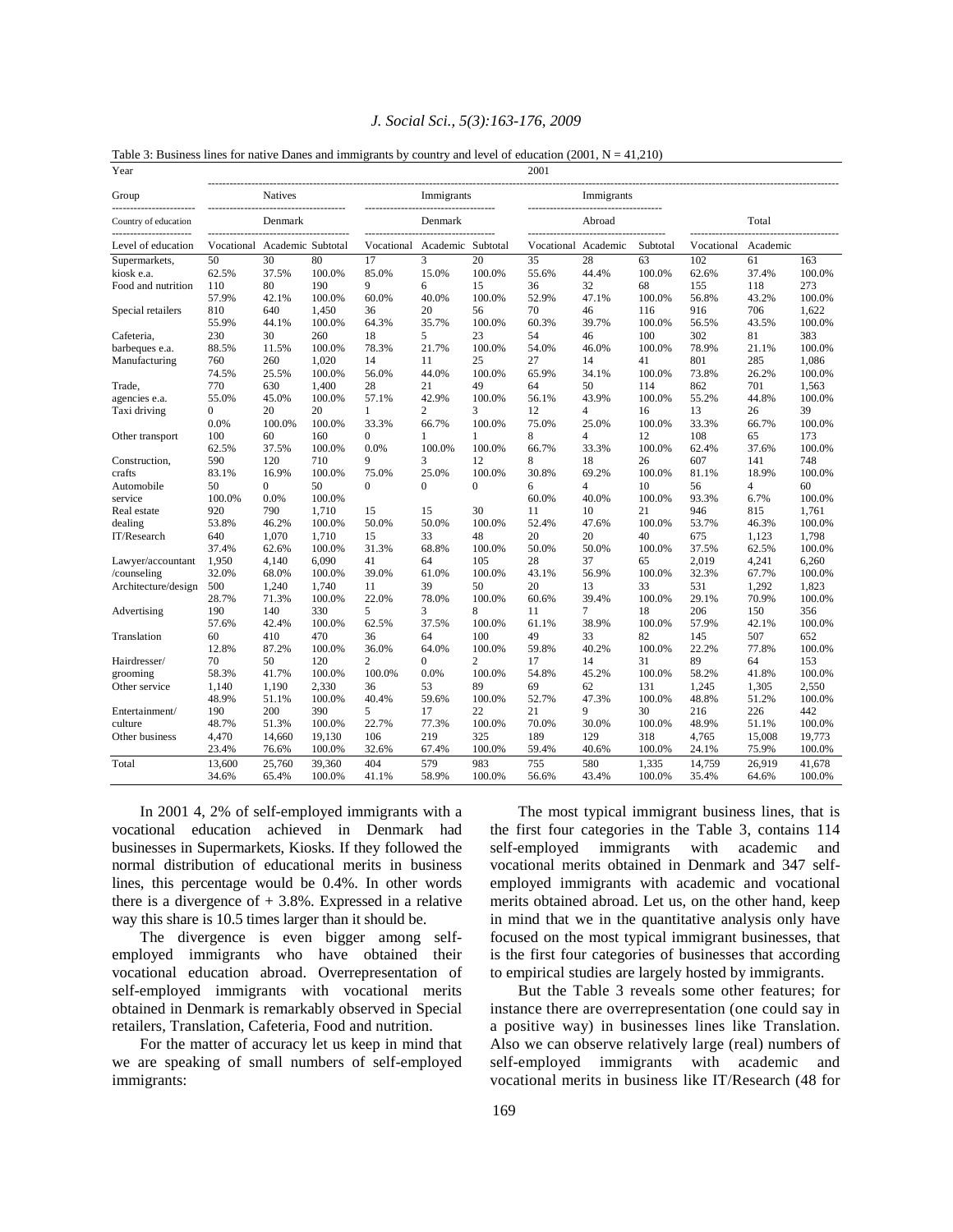those with academic and vocational merits obtained in Denmark and 40 for those with equivalent obtained abroad), Lawyer/Account/Counseling (respectively 105 and 65) and Translation (respectively 100 and 82) and Other Services (respectively 89 and 131). These numbers both separately and together make up a rather large share of the total population of self-employed immigrants with academic and vocational educations. It is on the other hand impossible quantitatively to get any information on what these self-employed actually are doing, in other words what is the character of their services, who are their customers, what factors dominate their business relations.

 The qualitative data on the other hand (presented in the following) reveals that the most considerable share of these self-employed could be categorized as "The typical immigrants businesses" for instance with regard to whom they provide services for.

 Looking at the lower end of the Table 3 we observe a pattern of underrepresentation in almost all other business lines, most expressive in Lawyer/Accountant/Counseling and Manufacturing. The concentration of self-employed immigrants in certain businesses is also observed, though in a different way, within the category "Other business". In this category (containing all other businesses that are not elsewhere listed in the Table 4) we see a underrepresentation by -6.6% for self-employed immigrants with vocational merits obtained in Denmark and a -7, 8% for those who have their merits from other countries. Underrepresentation is more expressive for self-employed immigrants with academic merits, that is -19.1% for those who have their educational merits from Denmark and a -34.7% for those who have obtained their merits abroad.

 The distribution in the category "Other businesses" is specifically interesting because the category in an alternative way indicates the degree of variation with regard to business lines establishment. The pattern of divergence become only more obvious when we compare self-employed natives' distribution with the corresponding among immigrants with a vocational education obtained abroad.

 Looking at the identical distribution among selfemployed immigrants with academic merits, data indicate relatively (compared to the pattern among selfemployed natives) small divergences, specifically among those who have obtained their educations in Denmark. This is specifically the case for the representation in "the typical migrant businesses". The only case of a expressive overrepresentation is in the business line Translation, most probable to and from the self-employed immigrants' mother tongue, providing services for integration offices and alike<sup>[10,26]</sup>. On the other hand there is a rather large divergence when we look at the distribution among self-employed immigrants who have obtained their academic merits abroad, usually in the country of origin.

Table 4: Business line distribution (2001/2004) for native (norm) and immigrant (divergence) owners, divided by level and country of education

| Group                        | Natives (norm)  |                 | Immigrants (divergence)    |                           |                            |                           |  |  |  |
|------------------------------|-----------------|-----------------|----------------------------|---------------------------|----------------------------|---------------------------|--|--|--|
| Year                         | 2001            |                 | 2004                       |                           |                            |                           |  |  |  |
| Level of education           | Vocational      | Academic        | Vocational ( $N = 1200$ )  |                           | Academic ( $N = 1156$ )    |                           |  |  |  |
| Country of education         | Denmark<br>(% ) | Denmark<br>(% ) | Denmark<br>$(n = 473)$ (%) | Abroad<br>$(n = 727)$ (%) | Denmark<br>$(n = 575)$ (%) | Abroad<br>$(n = 581)$ (%) |  |  |  |
| Supermarkets, kiosk e.a.     | 0,4             | 0,1             | $+2,4$                     | $+3.8$                    | $-0,1$                     | $+4.4$                    |  |  |  |
| Food and nutrition           | 0,8             | 0.3             | $-0.1$                     | $+2,1$                    | $+0.2$                     | $+3.1$                    |  |  |  |
| Special retailers            | 6,0             | 2,5             | $-1,2$                     | $+0,1$                    | $+0.3$                     | $+4,4$                    |  |  |  |
| Cafeteria, barbeques e.a.    | 1,7             | 0,1             | $+3,3$                     | $+6,3$                    | $+1,1$                     | $+6,3$                    |  |  |  |
| Manufacturing                | 5,6             | 1,0             | $-4,0$                     | $-4,1$                    | $-0,1$                     | $+1,2$                    |  |  |  |
| Trade, agencies e.a.         | 5,7             | 2,4             | $-2,5$                     | $-0.8$                    | $-0.4$                     | $+0.5$                    |  |  |  |
| Taxi driving                 | 0.0             | 0,1             | $+1,1$                     | $+2,5$                    | $+0,4$                     | $+2,0$                    |  |  |  |
| Other transport              | 0,7             | 0,2             | $-0,7$                     | $+0.4$                    | $-0,2$                     | $+0,6$                    |  |  |  |
| Construction, crafts         | 4,3             | 0,5             | $-2,3$                     | $-2,6$                    | $+0.2$                     | $+1,6$                    |  |  |  |
| Automobile service           | 0,4             | 0.0             | $-0.4$                     | $+0.2$                    | $+0,0$                     | $+0,3$                    |  |  |  |
| Real estate dealing          | 6,8             | 3,1             | $-3,8$                     | $-6,2$                    | $-1,2$                     | $-2,2$                    |  |  |  |
| IT/Research                  | 4,7             | 4,2             | $-2,2$                     | $-3,2$                    | $-0,7$                     | $-1,6$                    |  |  |  |
| Lawyer/accountant/counseling | 14,3            | 16.1            | $-7,7$                     | $-10.3$                   | $-8,6$                     | $-11.4$                   |  |  |  |
| Architecture/design          | 3,7             | 4,8             | $-3,2$                     | $-3,1$                    | $+1,4$                     | $-4,1$                    |  |  |  |
| Advertising                  | 1,4             | 0,5             | $-0,9$                     | $+0.1$                    | $-0.0$                     | $-0.4$                    |  |  |  |
| Hairdresser/grooming         | 0,5             | 0,2             | $-0,1$                     | $+2,1$                    | $-0,2$                     | $+2,0$                    |  |  |  |
| Other service                | 8,4             | 4,6             | $-4,5$                     | $-2,2$                    | $-1,1$                     | $+1,7$                    |  |  |  |
| Entertainment/culture        | 1,4             | 0,8             | $-0,7$                     | $+0,4$                    | $+1.3$                     | $+0,8$                    |  |  |  |
| Other business               | 32,9            | 56.9            | $+27.8$                    | $+15.1$                   | $+9.2$                     | $-7.7$                    |  |  |  |
| Total                        | 100,0           | 100,0           |                            |                           |                            |                           |  |  |  |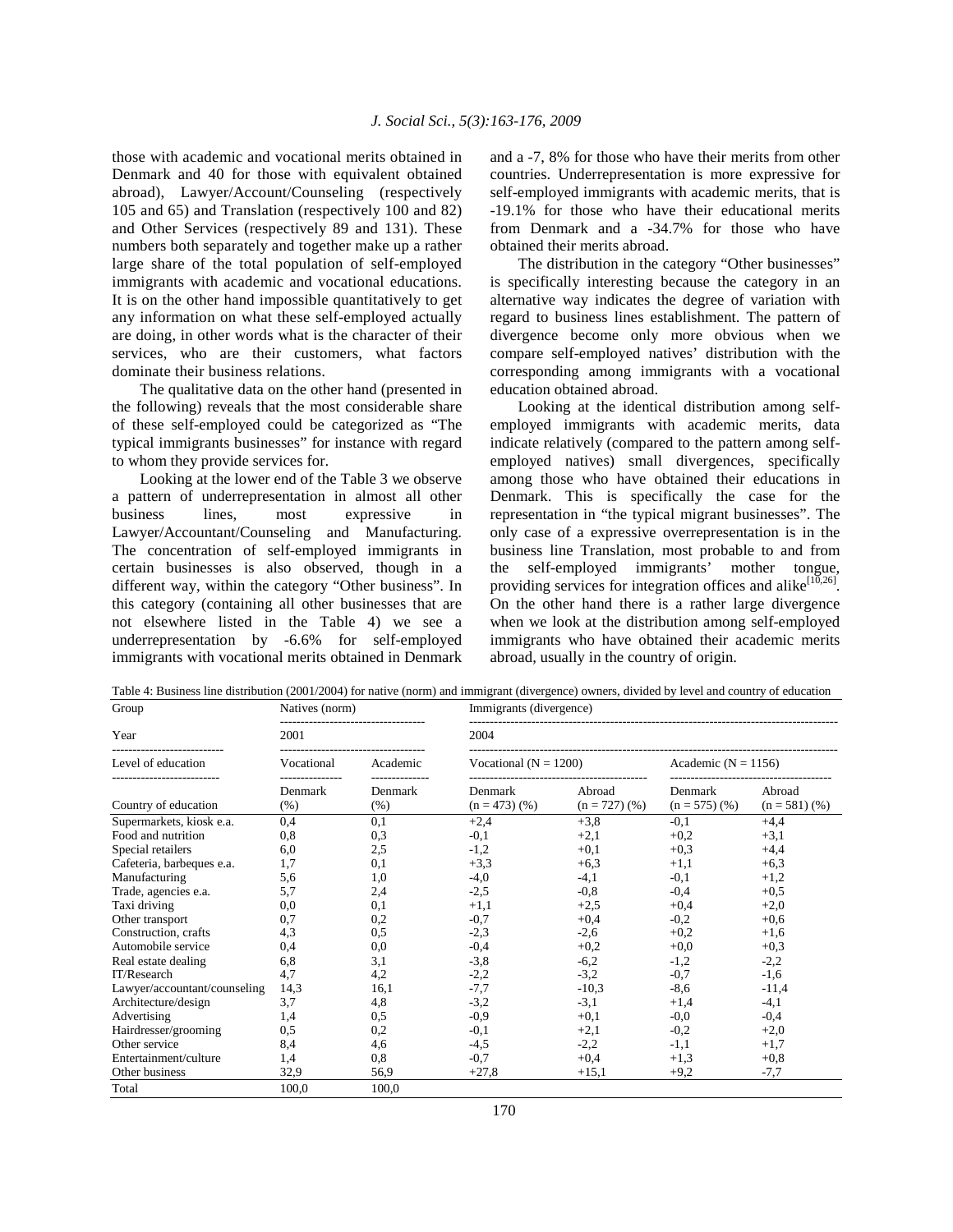In the following we investigate whether the pattern of divergence has been changed over time in the period of 2001-2004.

**Towards convergence?:** Still a considerable share of self-employed immigrants who have obtained vocational educations in Denmark-that is in comparison with native equivalents-are placed in "the typical immigrant businesses" in 2004. The divergence for selfemployed immigrants with vocational merits and equivalent natives are:  $+2.4$ ,  $-0.1$ ,  $-1.2$  and  $+3.3$ %. It means that self-employed immigrants with vocational merits obtained in Denmark, all other things equal, are seven times more (that is Divergence + Norm, divided by norm) overrepresented in Supermarket/kiosk and those who have obtained their vocational merits abroad are ten times more represented.

 The overrepresentation can also be observed remarkably in the business line Cafeteria/takeaway, where they are overrepresented by three times and for those with vocational merits from abroad by about 4½ times. In business lines of Food and Special retailers they almost follow the norm.

 Looking at the data on self-employed immigrants with academic merits, specifically those who have obtained academic merits in Denmark, the overrepresentation is much less observed. They almost follow the norm.

 There is however a very different picture when we look at the distribution among self-employed immigrants who have obtained their merits abroad. They are overrepresented in the business lines of Supermarket/kiosk by 45 times, in Food and Nutrition by about eleven times, in Special Retailers by about three times and in Cafeteria by 64 times.

 Expressed in real numbers self-employed immigrants with vocational and academic merits obtained in Denmark make up 84 (compared to 114 in 2001) and 256 compared to 347 in 2001.

 Compared to 2001 we can observe a relatively large reduction in (real) numbers of self-employed immigrants in businesses like IT/Research (31 compared to 48 for those with academic and vocational merits obtained in Denmark and 26 compared to 40 for those with equivalent obtained abroad) and Lawyer/Account/Counseling (respectively 72 an 56, compared to respectively 105 and 65 in 2001).

 It seems that there has been a shift towards convergence for the group of self-employed immigrants with vocational education obtained in Denmark and for the similar academics. But the Table 5 also reveals that the shift has not taken place to other businesses with more demanding requirements for entrance, as the share of this group also has decreased in other businesses. The most probable cause would be that they have left the market, most likely trying to establish themselves as wage earners or living on the welfare, where the relative differences in income compared to that of being self-employed in the typical immigrant businesses are minimal<sup>[20-22]</sup>.

 Part of this relative convergence can also be explained by the growth in the total number of selfemployed immigrants from 8,500 in 2001 to approximately 13,000 in 2004. On the other hand it also means that not many immigrants with academic merits have chosen to establish themselves as self-employed in the typical (or any other) business lines.

**Do highly educated immigrants do better?:** There can somehow be doubt about whether those immigrant business owners with academic merits choose to stay in business in the typical immigrant business lines, because they can do better compared to the majority of owners in those lines due to their educational merits. The Table 6 shows clearly that this is not the case:

 Academic immigrants have actually in average fewer employees (2.53) compared to immigrants with short or non-educational merits (2.89) and compared to those with vocational educations (2.94). Looking at the annual turnaround academic immigrants' average record is also lower than the average record of immigrants with vocational merits and only inconsiderably higher than those with none or low education. Keeping these statistical facts together with the lower number of employees, which is also the case, it could mean that academic immigrants have to run faster and longer.

 At the same time we can observe another phenomenon strengthening this idea: Academic immigrants make no higher annual surplus than the other two categories of self-employed immigrants: The average annual turnover in enterprises owned by academic immigrants is only a bit higher than is among self-employed immigrants with no or low educations and lower than among those with vocational educations.

 On the other hand the differences are too small to make any conclusions regarding positive or negative relationship between educational merits on the one hand and annual turnover and annual surplus on the other.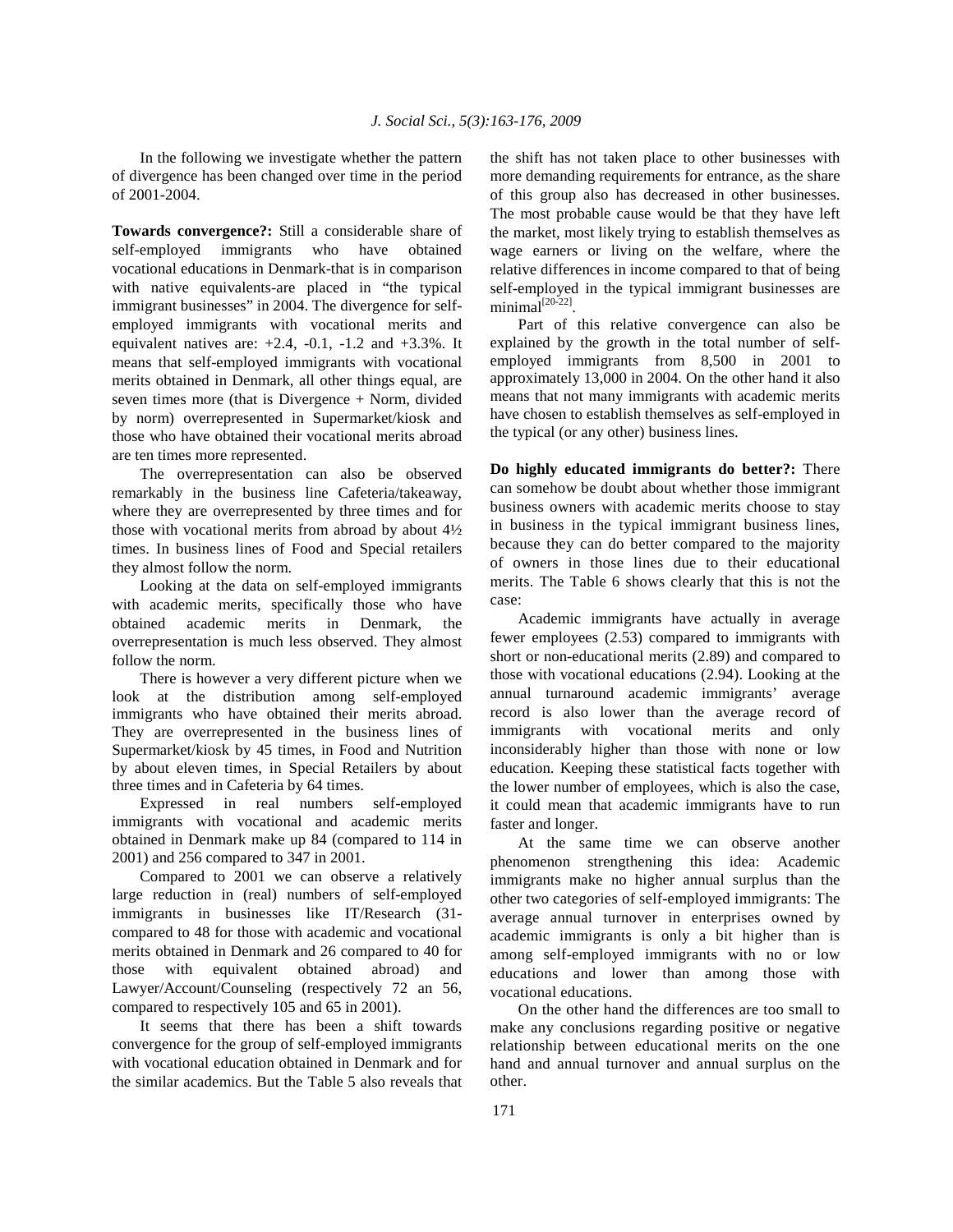|  |  |  | J. Social Sci., 5(3):163-176, 2009 |  |
|--|--|--|------------------------------------|--|
|--|--|--|------------------------------------|--|

| Table 5: Business lines for native Danes (2001) and immigrants (2004) by country and level of education $(N = 41,210)$ |
|------------------------------------------------------------------------------------------------------------------------|
|------------------------------------------------------------------------------------------------------------------------|

| Year                  | 2001           |                |          | Fabic 5. Dusiness lines for halfve Danes (2001) and immigrants (2004) by country and level of culcation (18 – 41,210<br>2004 |                   |                 |                |                   |        | 2001/2004  |                |        |
|-----------------------|----------------|----------------|----------|------------------------------------------------------------------------------------------------------------------------------|-------------------|-----------------|----------------|-------------------|--------|------------|----------------|--------|
| Group                 | <b>Natives</b> |                |          | Immigrants                                                                                                                   | Immigrants        |                 |                |                   |        |            |                |        |
| Country of education  | Denmark        |                |          | Denmark                                                                                                                      |                   |                 | Abroad         |                   |        | Total      |                |        |
| Level of education    | Vocational     | Academic       | Subtotal | Vocational                                                                                                                   | Academic Subtotal |                 | Vocational     | Academic Subtotal |        | Vocational | Academic       |        |
| Supermarkets,         | 50             | 30             | 80       | $\overline{12}$                                                                                                              | $\overline{0}$    | $\overline{12}$ | 30             | 26                | 56     | 92         | 56             | 148    |
| kiosk e.a.            | 62.5%          | 37.5%          | 100.0%   | 100.0%                                                                                                                       | 0.0%              | 100.0%          | 53.6%          | 46.4%             | 100.0% | 62.2%      | 37.8%          | 100.0% |
| Food and nutrition    | 110            | 80             | 190      | 3                                                                                                                            | 3                 | 6               | 21             | 20                | 41     | 134        | 103            | 237    |
|                       | 57.9%          | 42.1%          | 100.0%   | 50.0%                                                                                                                        | 50.0%             | 100.0%          | 51.2%          | 48.8%             | 100.0% | 56.5%      | 43.5%          | 100.0% |
| Special retailers     | 810            | 640            | 1,450    | 21                                                                                                                           | 16                | 37              | 44             | 40                | 84     | 875        | 696            | 1,571  |
|                       | 55.9%          | 44.1%          | 100.0%   | 56.8%                                                                                                                        | 43.2%             | 100.0%          | 52.4%          | 47.6%             | 100.0% | 55.7%      | 44.3%          | 100.0% |
| Cafeteria,            | 230            | 30             | 260      | 22                                                                                                                           | 7                 | 29              | 58             | 37                | 95     | 310        | 74             | 384    |
| barbeques e.a.        | 88.5%          | 11.5%          | 100.0%   | 75.9%                                                                                                                        | 24.1%             | 100.0%          | 61.1%          | 38.9%             | 100.0% | 80.7%      | 19.3%          | 100.0% |
| Manufacturing         | 760            | 260            | 1,020    | $\overline{7}$                                                                                                               | 5                 | 12              | 11             | 13                | 24     | 778        | 278            | 1,056  |
|                       | 74.5%          | 25.5%          | 100.0%   | 58.3%                                                                                                                        | 41.7%             | 100.0%          | 45.8%          | 54.2%             | 100.0% | 73.7%      | 26.3%          | 100.0% |
| Trade, agencies e.a.  | 770            | 630            | 1.400    | 14                                                                                                                           | 12                | 26              | 35             | 17                | 52     | 819        | 659            | 1.478  |
|                       | 55.0%          | 45.0%          | 100.0%   | 53.8%                                                                                                                        | 46.2%             | 100.0%          | 67.3%          | 32.7%             | 100.0% | 55.4%      | 44.6%          | 100.0% |
| Taxi driving          | $\mathbf{0}$   | 20             | 20       | 5                                                                                                                            | 3                 | 8               | 18             | 12                | 30     | 23         | 35             | 58     |
|                       | 0.0%           | 100.0%         | 100.0%   | 62.5%                                                                                                                        | 37.5%             | 100.0%          | 60.0%          | 40.0%             | 100.0% | 39.7%      | 60.3%          | 100.0% |
| Other transport       | 100            | 60             | 160      | $\theta$                                                                                                                     | $\theta$          | $\theta$        | 8              | 5                 | 13     | 108        | 65             | 173    |
|                       | 62.5%          | 37.5%          | 100.0%   |                                                                                                                              |                   |                 | 61.5%          | 38.5%             | 100.0% | 62.4%      | 37.6%          | 100.0% |
| Construction, crafts  | 590            | 120            | 710      | 9                                                                                                                            | $\overline{4}$    | 13              | 13             | 12                | 25     | 612        | 136            | 748    |
|                       | 83.1%          | 16.9%          | 100.0%   | 69.2%                                                                                                                        | 30.8%             | 100.0%          | 52.0%          | 48.0%             | 100.0% | 81.8%      | 18.2%          | 100.0% |
| Automobile service    | 50             | $\overline{0}$ | 50       | $\Omega$                                                                                                                     | $\theta$          | $\Omega$        | $\overline{4}$ | $\overline{c}$    | 6      | 54         | $\overline{c}$ | 56     |
|                       | 100.0%         | 0.0%           | 100.0%   |                                                                                                                              |                   |                 | 66.7%          | 33.3%             | 100.0% | 96.4%      | 3.6%           | 100.0% |
| Real estate dealing   | 920            | 790            | 1,710    | 13                                                                                                                           | 11                | 24              | $\overline{4}$ | 5                 | 9      | 937        | 806            | 1,743  |
|                       | 53.8%          | 46.2%          | 100.0%   | 54.2%                                                                                                                        | 45.8%             | 100.0%          | 44.4%          | 55.6%             | 100.0% | 53.8%      | 46.2%          | 100.0% |
| IT/Research           | 640            | 1,070          | 1,710    | 11                                                                                                                           | 20                | 31              | 11             | 15                | 26     | 662        | 1,105          | 1,767  |
|                       | 37.4%          | 62.6%          | 100.0%   | 35.5%                                                                                                                        | 64.5%             | 100.0%          | 42.3%          | 57.7%             | 100.0% | 37.5%      | 62.5%          | 100.0% |
| Lawyer/accountant     | 1,950          | 4.140          | 6.090    | 29                                                                                                                           | 43                | 72              | 29             | 27                | 56     | 2.008      | 4,210          | 6.218  |
| /counseling           | 32.0%          | 68.0%          | 100.0%   | 40.3%                                                                                                                        | 59.7%             | 100.0%          | 51.8%          | 48.2%             | 100.0% | 32.3%      | 67.7%          | 100.0% |
| Architecture/design   | 500            | 1,240          | 1.740    | $\overline{c}$                                                                                                               | 36                | 38              | $\overline{4}$ | $\overline{4}$    | 8      | 506        | 1,280          | 1.786  |
|                       | 28.7%          | 71.3%          | 100.0%   | 5.3%                                                                                                                         | 94.7%             | 100.0%          | 50.0%          | 50.0%             | 100.0% | 28.3%      | 71.7%          | 100.0% |
| Advertising           | 190            | 140            | 330      | $\overline{c}$                                                                                                               | 3                 | 5               | 11             | 1                 | 12     | 203        | 144            | 347    |
|                       | 57.6%          | 42.4%          | 100.0%   | 40.0%                                                                                                                        | 60.0%             | 100.0%          | 91.7%          | 8.3%              | 100.0% | 58.5%      | 41.5%          | 100.0% |
| Hairdresser/grooming  | 70             | 50             | 120      | $\overline{c}$                                                                                                               | $\theta$          | $\mathfrak{2}$  | 19             | 13                | 32     | 91         | 63             | 154    |
|                       | 58.3%          | 41.7%          | 100.0%   | 100.0%                                                                                                                       | 0.0%              | 100.0%          | 59.4%          | 40.6%             | 100.0% | 59.1%      | 40.9%          | 100.0% |
| Other service         | 1,140          | 1,190          | 2,330    | 17                                                                                                                           | 20                | 37              | 45             | 37                | 82     | 1,202      | 1,247          | 2,449  |
|                       | 48.9%          | 51.1%          | 100.0%   | 45.9%                                                                                                                        | 54.1%             | 100.0%          | 54.9%          | 45.1%             | 100.0% | 49.1%      | 50.9%          | 100.0% |
| Entertainment/culture | 190            | 200            | 390      | 3                                                                                                                            | 12                | 15              | 13             | 9                 | 22     | 206        | 221            | 427    |
|                       | 48.7%          | 51.3%          | 100.0%   | 20.0%                                                                                                                        | 80.0%             | 100.0%          | 59.1%          | 40.9%             | 100.0% | 48.2%      | 51.8%          | 100.0% |
| Other business        | 4,470          | 14,660         | 19,130   | 265                                                                                                                          | 380               | 645             | 349            | 286               | 635    | 5,084      | 15,326         | 20,410 |
|                       | 23.4%          | 76.6%          | 100.0%   | 41.1%                                                                                                                        | 58.9%             | 100.0%          | 55.0%          | 45.0%             | 100.0% | 24.9%      | 75.1%          | 100.0% |
| Total                 | 13,540         | 25,350         | 38,890   | 437                                                                                                                          | 575               | 1,012           | 727            | 581               | 1,308  | 14,704     | 26,506         | 41,210 |
|                       | 34.8%          | 65.2%          | 100.0%   | 43.2%                                                                                                                        | 56.8%             | 100.0%          | 55.6%          | 44.4%             | 100.0% | 35.7%      | 64.3%          | 100.0% |

Table 6: Average turnover, number of employees and annual surplus in relation to educational records,  $2001$  (n = 8, 106)

|                           | Average                |                               |                          |  |  |  |  |  |
|---------------------------|------------------------|-------------------------------|--------------------------|--|--|--|--|--|
|                           | Number of<br>employees | Annual turn<br>-over $(Dkr.)$ | Annual surplus<br>(Dkr.) |  |  |  |  |  |
| Short or non<br>education | 2.89                   | 2.308.550                     | 238,450                  |  |  |  |  |  |
| Vocational                | 2.94                   | 2,562,600                     | 272,523                  |  |  |  |  |  |
| Academic                  | 2.53                   | 2,557,320                     | 241,204                  |  |  |  |  |  |

 Most fairly it can be concluded that there is no relationship, once placed in the typical immigrant business lines, between the significance of educational merits, be it academic or vocational, obtained in Denmark or abroad.

 The overall conclusion must therefore be that patterns of divergence remain intact, but we don't know why:

- Why should they establish themselves in the socalled "typical immigrant business lines", where their formal educational merits and competences play no role
- What does the word "qualification" mean in these businesses
- Will highly educated immigrants who have established themselves in these businesses experience a devaluation of their formal merits by time
- The compelling question of "why this divergence?" cannot be answered by quantitative data
- The qualitative data, organized around in-depth semi-structured interviews (described before) have had the aim to provide answers to these questions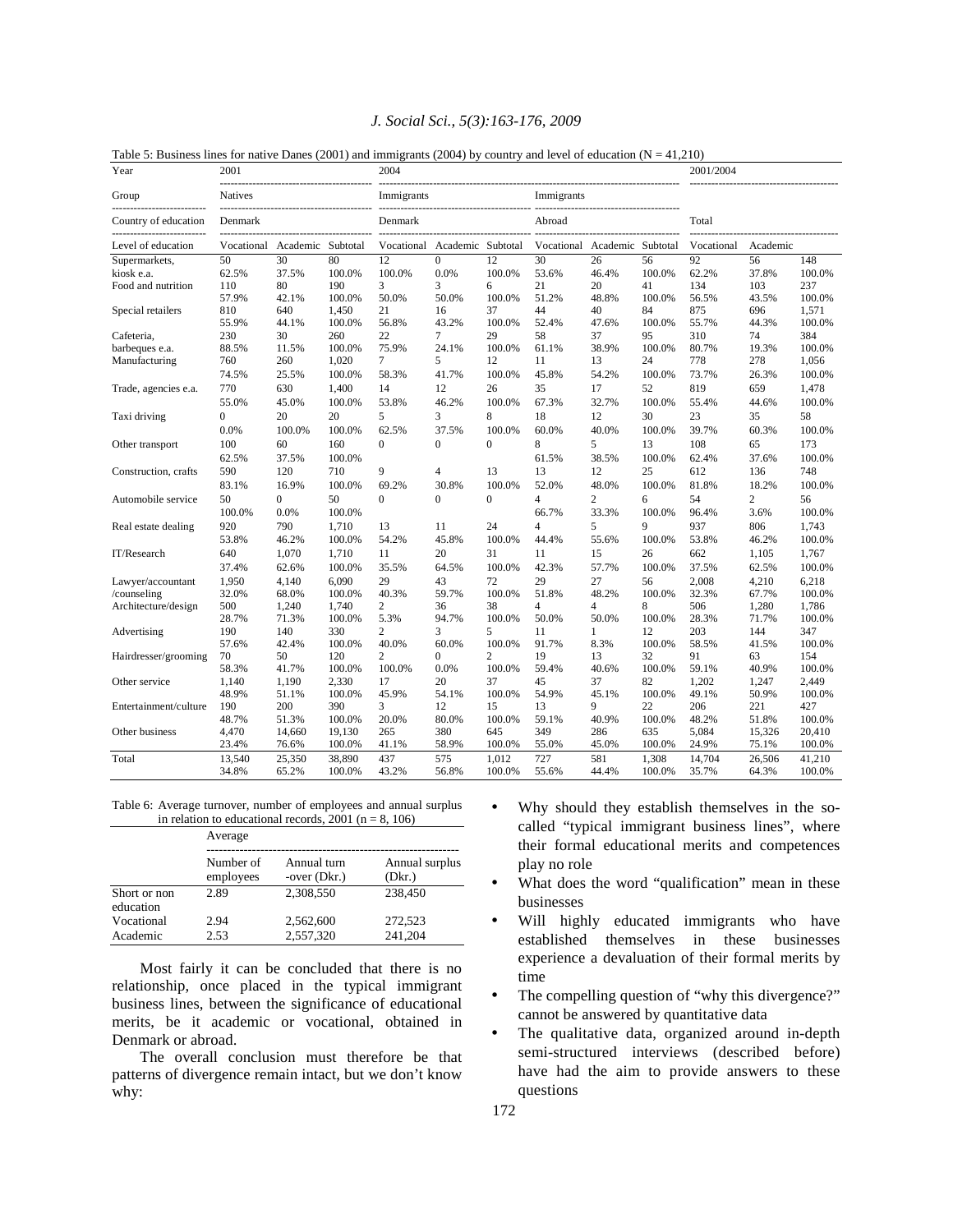#### **DISCUSSION**

**Why divergence-searching for the causes:** "I know 4- 5 engineers who run pizzerias and kiosks. I think it doesn't matter how highly educated they are. They are influenced by friends and family and the very pushing reality of life. The tradition among them is that they ask their family for good advice. The majority of selfemployed immigrants do not have the necessary capital to start up businesses that they probably would and they have to rely on their own very small, if any, savings. If you want to spent let's say  $\text{\textsterling}30,000-\text{\textsterling}40,000$  saved in a hard way through years, creating a business that you can make a living on, you better not take any chances." (Interviewee, Governmental Agency),

**The opportunity structure:** The empirical data reveals rather common experiences, perceptions and interpretations across different categories of interviewees:

 Establishment in the typical immigrant business lines does not require any other qualifications than developing and exploiting the trust relationships that binds together immigrant communities in certain urban and residential areas. The majority of interviewees explain that the qualifications that immigrants obtain through their social relations and networks, in certain residential areas, matters much more.

 "We are speaking of qualifications that are not and cannot be obtained through formal education or professional training programs provided by governmental and non-governmental agencies." (interviewee, self-employed immigrant-Denmark).

 A majority of highly educated immigrants who finally have established themselves in the typical immigrant areas and that includes almost all selfemployed immigrants if you ask me, tell stories about how difficult it has been for them to realize their project ideas, that to begin with were more in harmony with their human capital.

 "We have only had to realize that it's not enough to have good ideas…Ideas don't pay your bills. You have to be realistic." (interviewee, self-employed immigrant-Denmark).

 A majority of respondents in all categories highlights the lack of role models: Self-employed academic immigrants or immigrants with vocational educations who through their success can demonstrate that growth and break out is possible. Due to the strong networks, usually exchanging information with coethnics and relatives in rather closed circles, such stories of success, if they were to find, could be circulated, inspiring others to copy the strategies or to

find their own ways. "Copying, after all, is the number one strategic choice among immigrants". (interviewee, self-employed immigrant-Denmark).

 Interviewees who are self-employed immigrants themselves experience the lack of finance, specifically risk willing ones, as a major obstacle. Many immigrant entrepreneurs have negative experiences with financial institutions e.g., banks, that normally turn their business plans and ideas down, viewing them as unrealistic projects.

 With regard to the growth, self-employed immigrants are not able to raise capital to invest in new generative technology and equipment, forcing them to stay at the same level, even if they have figured out the path to growth or breakout.

 Unions and governmental and semi-public agencies highlights the importance of what they call "structural barriers" in certain business lines, referring usually to conditions of competition, barriers to enter the business, exclusionary networking.

 The relatively short history of residence and running businesses in Denmark, some academic immigrants encapsulated in the typical immigrant business lines emphasize the closure of native business networks as the very factor that generate and uphold unequal competition.

 With regard to the opportunity structure many immigrants as well as unions and agencies mentioned the side effect of the Danish law on "closing time" for businesses with a certain level of turnover, as the key factor that helps immigrants to be engaged in small shops and businesses like Cafeteria and Barbeques, Shops and Nutrition and alike.

 One of the major obstacles for academic immigrants dreaming of running business that corresponds to their academic education is the very character of those businesses; they require higher investments and they only can produce surplus on the long run, in contrast to small shops and cafes, kiosks and takeaways that produce surplus from day one. Being dependant on relatives and co-ethnics in financial matters, who do not necessarily have the knowledge of these kinds of businesses, they have to make compromise with the ideas of those financers, ending up in the typical immigrant businesses.

 It is also a rather widespread experience among academic and vocational self-employed immigrants, that they are subjected to discrimination when seeking private or public jobs as wage earners, leaving small businesses without perspectives as the best option to uphold some kind of self-esteem and respect.

 Experiencing substantial exclusion in spite of a formal inclusion and having to take advantage of the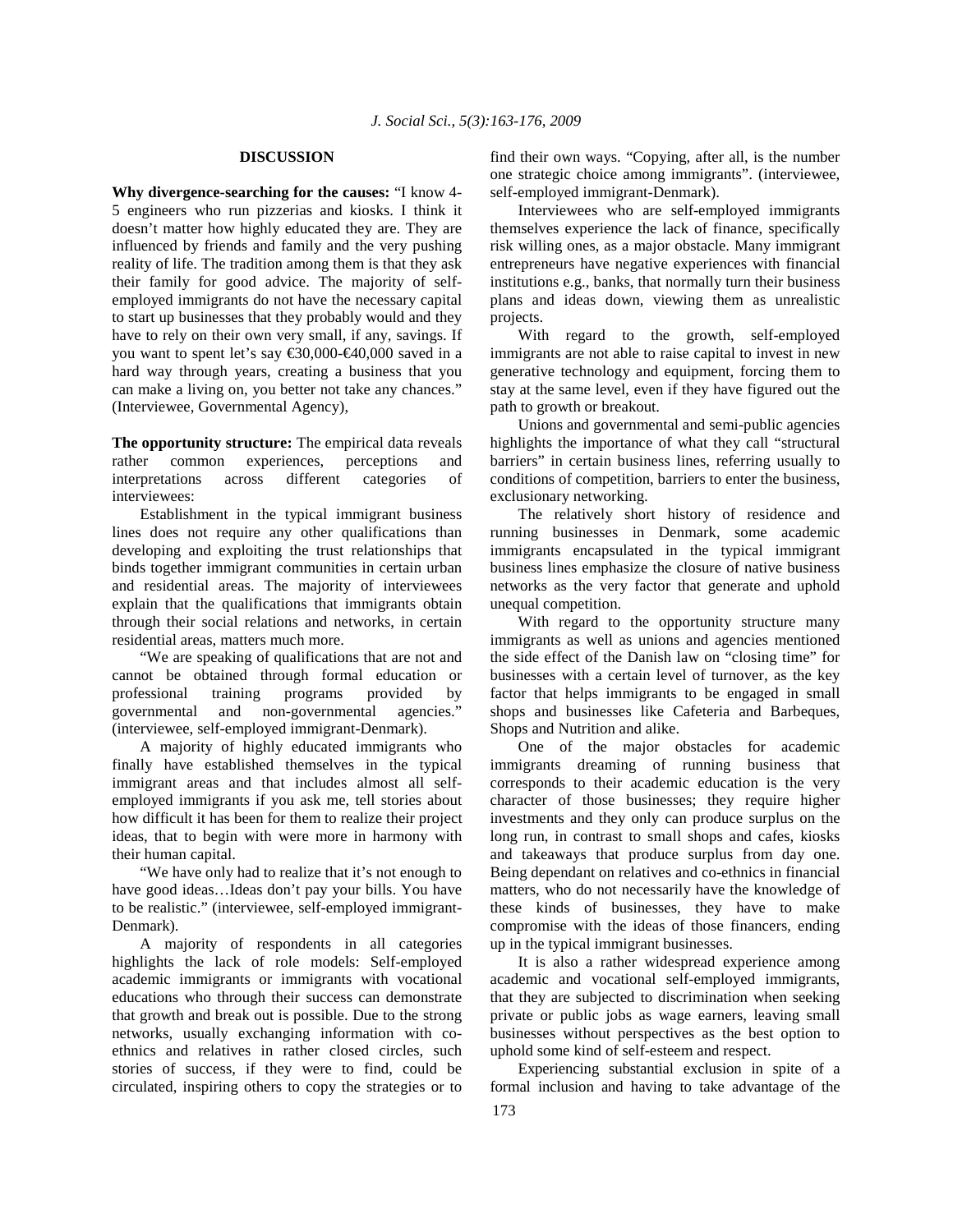areas of activity that are left open due to the opportunity structure, the majority of self-employed immigrants in the qualitative sample, including those who have left Denmark and settled in other countries as self-employed, experience that they have to choose between available options: Normally the typical immigrant business lines seem more attractive, because they feel that they have the support of their network and they know the cultural codes dominating those businesses. Beside they can, due to a combination of authorities' difficulties to regulate and monitor/control these businesses on the one hand and the exclusionary character of trust-relations in the family and friends network, operate beyond the law, making profits that are not declared. That money can usually be invested in the home countries easier, contributing to realization of "the good life", in a way that is not to be registered in official statistics.

 Academic self-employed immigrants who have obtained their merits in their country of origin specifically stress the long and tiring bureaucratic procedure with regard to acknowledgment of their merits.

 Due to the feeling of being excluded from the informal networks of natives and the flow of information, many educated immigrants state that they don't get the necessary information on the development, future forecast, important channels and opportunities.

 Respondents from unions and agencies emphasize the very small differences between wages as employee in pubic and private sector on the one hand and running own business on the other as a motivation factor for immigrants establishing themselves in businesses. Beside they also point out that in the marginal business one has possibility to avoid regulation and have informal economic activities, like avoiding minimum wage regulations, hiring staff among network or take advantage from undocumented migrant workers.

 Another reason why highly educated immigrants establish themselves in those businesses is a sense of loss; they feel they have done what they were told to, but that they have been hindered to enter the ordinary job market. Therefore they develop a sense of distrust towards the "system" and turn back to their own networks, usually relatives, friends and family. Many of them don't have the sense of trust towards the system, even if they know that during periods of economic growth they have better chances to get employed in normal businesses. They feel that they will be fired as soon as the course of economy turns to the negative one.

 A majority of interviewees in all categories point out, that one major obstacle for breakout is what they call the informal operation of the opportunity structure;

native customers are used to see immigrants in certain businesses (the typical immigrant businesses) and they hesitate to have business relations to immigrants that happens to appear in business lines other than those they "naturally" belong to. The interviewees call this phenomenon "Business stigmatization" that together with other internal and external factors creates and increases business "enclaves". Immigrants specifically in the Manufacturing business lack the knowledge on how to get in contact with buyers of their product, be it public or private agencies.

 Another reason for the relatively high representation in "the typical immigrant business", specifically emphasized by agencies is that "the typical immigrant entrepreneur" establishes himself as selfemployed because they have to, in order to make a minimum and honorable living, not because they are eager to. Usually they are not involved in indirectly business activities or loose social networks and therefore have to manage without useful information.

 Knowing all these things, the agencies in the sample emphasize they too normally find themselves in situations where they actually, in order to "avoid being naïve" and against their formal job-description (which is furthering and facilitating break out and growth) end up with telling the immigrant entrepreneur to consider establishing him/herself in the "typical immigrant businesses", reproducing the vicious circle.

 Developing and following innovative business ideas is a luxury that many self-employed immigrants or "wannabe self-employed" simply cannot afford. When seeking financial and other business related consulting and support they are told to leave their dreams and "get realistic"!

**Qualification and the comparative advantages:** It seems that almost all interviewees share the idea that the concept of qualification has a connotation that is very different from the one that refers to human capital e.g.; formal education, skills and merits, demanded in the ordinary labor market. In the immigrant dominated businesses those qualifications may give a certain kind of social status in the circles engaged in informal activities. At the same time they all know that these kinds of qualifications are not directly usable to make a difference when running business in those areas of selfemployment. What actually makes a difference, the respondents emphasize, is the ability to know, to explore and to take advantage of the available opportunities both within and beyond the framework of law to make more money. Knowing these opportunities does not require any formal education, but is a product of on site experiences, they point out; but experience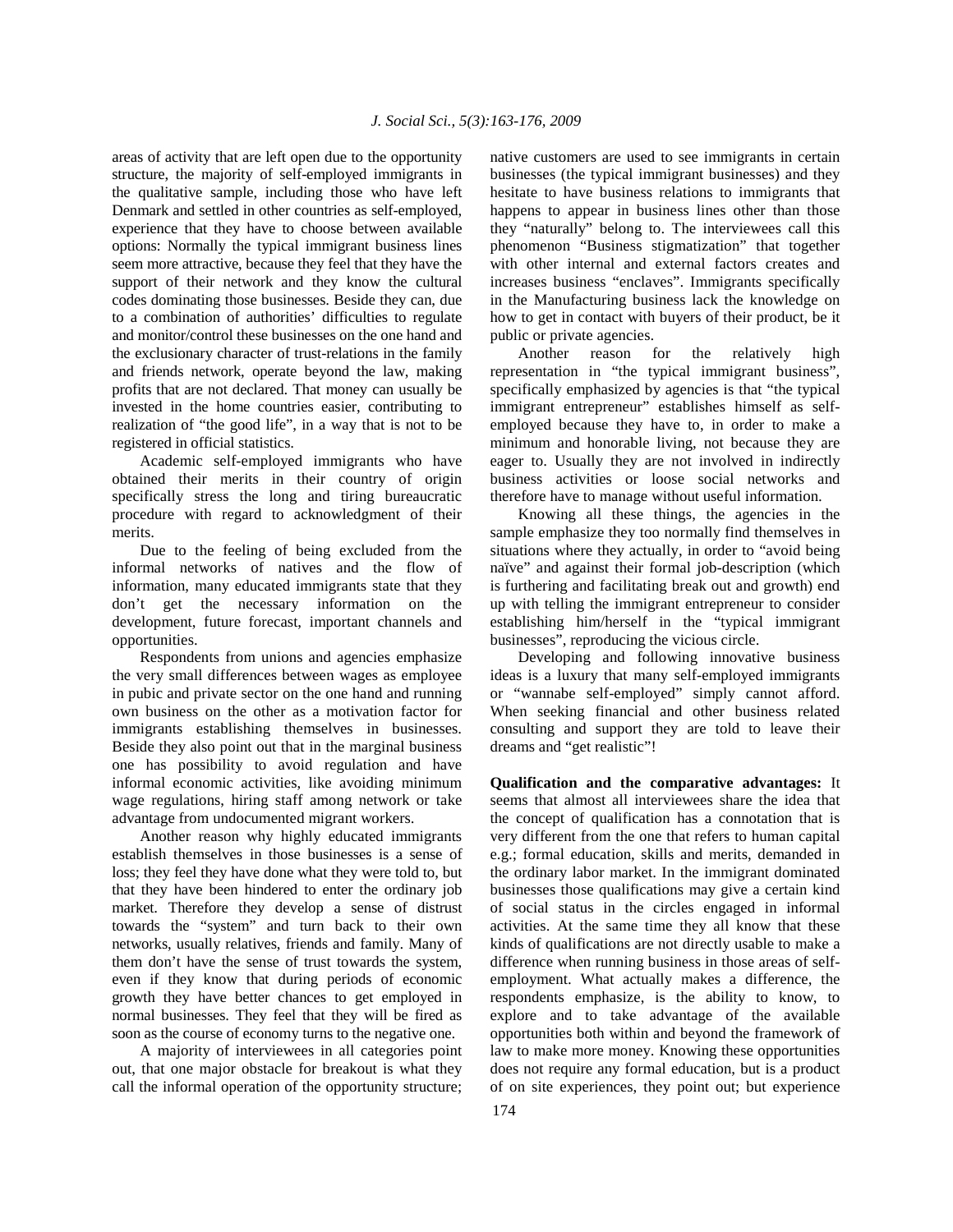and the ability to network with other business peers, normally co-ethnics or relatives. Sometimes they even consider formal educational records as barriers to network with co-ethnics, because by getting integrated in the formal educational system they probably have lost the "language of realities" of immigrants' life in a substantial way. Some other times they feel that pursuing longer educational records and integrating in formal spheres have made them stranger to their own culture, having taken the opportunity to travel to the country of origin, making cross border and transcultural business relations and expanding the horizon of what is possible away from them.

 It is also a widespread idea among all respondents that networking in the circles of self-employed immigrants is a matter of the ability to talk and behave in accordance with certain cultural codes and the ability to integrate in and develop relationships of trust, normally certain kinds of exclusionary trust relations.

 Being integrated in the formal educational systems can sometimes create doubt about the question of loyalty.

#### **CONCLUSION**

 Following the ambition of providing empirical data regarding the pattern and the cause of the actual relationship between educational merits and business lines placement with regard to self-employment among immigrants we have argued that the traditionally used concepts like "over-education" or "mismatch" should be replaced by the concept of "Norm divergence" as far as the issue is discussed and analyzed within the framework of integration policy. That is the case in the Danish context as well as in many other European countries, where integration into the norms of the society is a premises as well as a requirement.

 Comparing the pattern of self-employment among natives and immigrants from third countries with regard to the relationship between educational merits and business line placement, the quantitative data presented leave no doubt that a pattern of norm divergence exists. It should be emphasized that "the norm" in our view does not refer to a deductive theoretical construction nor to an inductive methodological speculation/ reasoning. Rather it broadens the traditional human capital oriented methods and approaches that focuses on the concept of over-education e.g., Job analysis, Worker self-assessment or Realized matches.

 The very dynamic quality of the concept Norm Divergence as a economic-sociological concept and phenomenon inherent a focus on the process of collective socio-economic strategies on the one hand and certainly

make it possible to discuss the discursive premises that reproduce the academic and political framework that dominates the discussions and evaluation of the means and the goals of integration policy.

 The norm as we defined it refers simply to the state of art with regard to the pattern that dominates the majority of the society: Deviation from the norm refers to an empirical relationship between educational merits and business line placement that differs from the norm.

#### **ACKNOWLEGDMENT**

 We owe a deep dept of gratitude to Strategic Welfare State Program (a research program initiated by the Danish Government to develop new knowledge to support in their work with the Welfare State challenges and changes) for their generous financial support, for the data collection as well as producing of this article and especially to the Royal Danish Ministry of Refugee, Immigration and Integration Affairs and Dr. Kræn Blume, Dr. Chantal Maria Pohl Nielsen and Director Dr. Hans Hummelgaard all at the AKF (Danish Institute of Governmental Research), for their professional guidance. Thanks also go to Professor Bent Greve, at Roskilde University, Department of Society and Globalization, Denmark, for his professional guidance.

### **REFERENCES**

- 1. Aldrich, H., T. Jones and D. Mcevoy, 1984. Ethnic Advantage and Minority Business Development. In: Ethnic Communities in Business, Ward, R. and R. Jenkins (Eds.). Cambridge University Press, ISBN: 0521263271, pp: 189-210.
- 2. Aldrich, H., C. Zimmer and D. Mcevoy, 1989. Communities in the study of ecological succession: Asian business on three British cities. Soc. Forces, 67: 920-944.
- 3. Banton, M., 1994. Modeling ethnic and national relations. Ethnic Racial Stud., 17: 1-1. http://direct.bl.uk/bld/PlaceOrder.do?UIN=013206 156&ETOC=EN&from=searchengine
- 4. Bourdieu, P., 1984. Distinction: A Social Critique of the Judgment of Taste. Harvard University Press, ISBN: 0674212770.
- 5. Bourdieu, P., 1986. The Forms of Capital. In: Handbook of Theory and Research for the Sociology of Education, Richardson, J.G. (Ed.). Greenwood Press, Conneticut, ISBN: 0313235295, pp: 377.
- 6. Coleman, J.S., 1987. Social Capital in the creation of human capital. Am. J. Social., 94: 95-121. DOI: 10.1086/228943